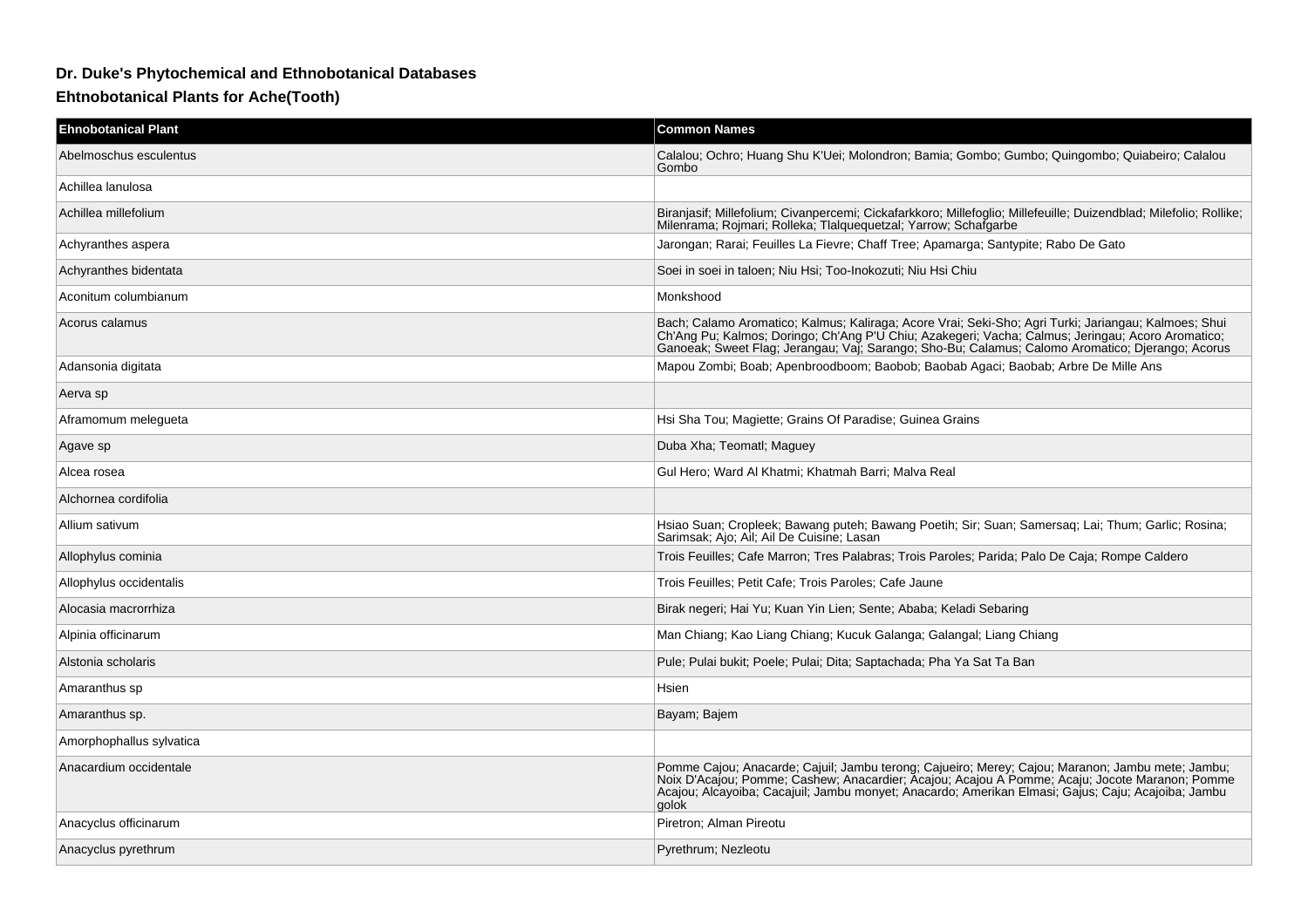| <b>Ehnobotanical Plant</b> | <b>Common Names</b>                                                                                                                                                                                                                                                                                                                |
|----------------------------|------------------------------------------------------------------------------------------------------------------------------------------------------------------------------------------------------------------------------------------------------------------------------------------------------------------------------------|
| Anemone cernua             | Pai T'Ou Weng                                                                                                                                                                                                                                                                                                                      |
| Anemone virginiana         | Anemone, Tall                                                                                                                                                                                                                                                                                                                      |
| Anemone vitifolia          |                                                                                                                                                                                                                                                                                                                                    |
| Angelica pubescens         |                                                                                                                                                                                                                                                                                                                                    |
| Annona reticulata          | Nona kapri; Mamon; Bullock'S Heart; Binoewa; Corazon; Malowa; Ram Phal; Lonang; Kluwa; Cachiment<br>Coeur Boeuf; Kanowa; Nona; Petit Corossol; Cachiman; Manowa; Ochsenherz Apfel; Buah Nona                                                                                                                                       |
| Apama corymbosa            | Tinjau binti; Akar djoelang boekit; Akar julong bukit; Soler.                                                                                                                                                                                                                                                                      |
| Ardisia crenata            |                                                                                                                                                                                                                                                                                                                                    |
| Ardisia quinquegona        |                                                                                                                                                                                                                                                                                                                                    |
| Argemone glauca            | Prickly Poppy; Puakala                                                                                                                                                                                                                                                                                                             |
| Argemone mexicana          | Ne; Prickly Poppy; Cardosanto; Lao Shu Le; Argemone Du Mexique; Chadron Beni; Deruju; Poppy, Prickly; Chardon Fleurs Jaunes; Chardon Beni; Chicallot!; Thistle, Yellow; Poppy, Mexican; Chardon A Fleurs<br>Jaunes; Thistle, Gamboge; Cardo Santo; Chandron A Fleurs Jaunes; Chardon; Argemone; Bherband;<br>Chokh; Poppy, Thistle |
| Aristolochia brevipes      |                                                                                                                                                                                                                                                                                                                                    |
| Artemisia dracunculus      | Tagantes; Tarhun                                                                                                                                                                                                                                                                                                                   |
| Artocarpus communis        | Sukun; Kelur; Kaloewih; Kulur                                                                                                                                                                                                                                                                                                      |
| Artocarpus heterophyllus   | Ekmek Agaci; Jaqueira                                                                                                                                                                                                                                                                                                              |
| Artocarpus integra         | Nongka; Beton nangka; Nangka; Nangka bubor                                                                                                                                                                                                                                                                                         |
| Arundinaria japonica       | K'U Chu                                                                                                                                                                                                                                                                                                                            |
| Asarum sieboldi            | Hsi Hsin; Japon Azarumu                                                                                                                                                                                                                                                                                                            |
| Asclepias albicans         |                                                                                                                                                                                                                                                                                                                                    |
| Asclepias subulata         |                                                                                                                                                                                                                                                                                                                                    |
| Asparagus officinalis      | Asparagus; Matuba-Udo; Esparraguera; Asbaragus; Kuskonmaz; Asperge; Halyun; Esparrago                                                                                                                                                                                                                                              |
| Azadirachta indica         | Tesbih Agaci; Nimva                                                                                                                                                                                                                                                                                                                |
| Baliospermum montanum      | Akar kari nasi                                                                                                                                                                                                                                                                                                                     |
| Barleria prionitis         | Landep; Sekunyit; Jarong kendem landep; Bunga landak (porcupine flower                                                                                                                                                                                                                                                             |
| Bauhinia bidentata         | Katup-katup; Ketup-letup                                                                                                                                                                                                                                                                                                           |
| Bauhinia reticulata        |                                                                                                                                                                                                                                                                                                                                    |
| Berberis trifoliolata      |                                                                                                                                                                                                                                                                                                                                    |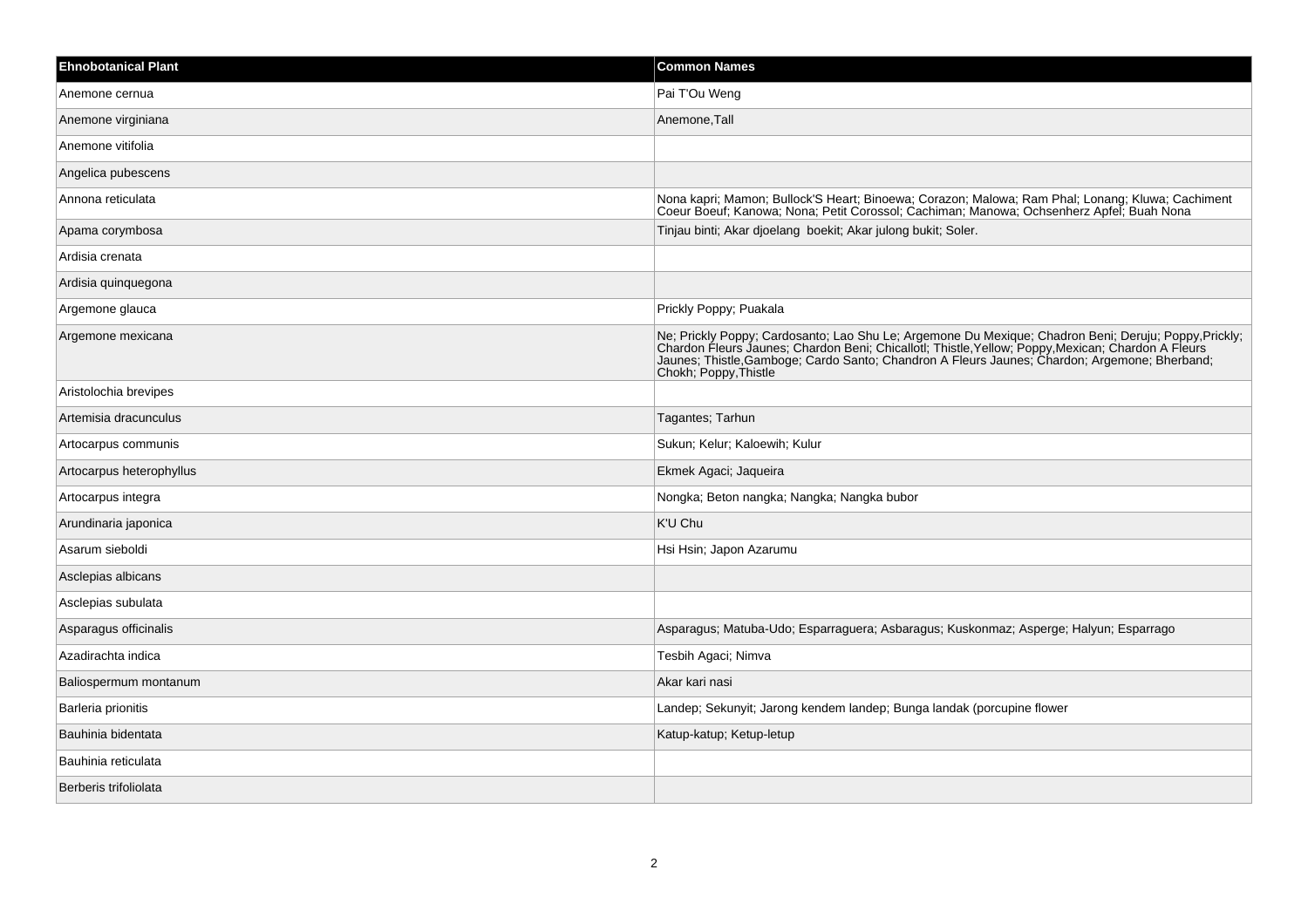| <b>Ehnobotanical Plant</b> | <b>Common Names</b>                                                                                                                                                                                                                    |
|----------------------------|----------------------------------------------------------------------------------------------------------------------------------------------------------------------------------------------------------------------------------------|
| Bidens pilosa              | Jarongan; Ketul; Saltillo; Subang puteri batek; Clavelito De Monte; Aceitilla; Pau-pau pasir; Yema De<br>Huevo, Z'Aiguille, Romerillo, Alfiler                                                                                         |
| Bischofia javanica         |                                                                                                                                                                                                                                        |
| Bocconia arborea           | Llorasangre                                                                                                                                                                                                                            |
| Bocconia frutescens        | Aji Moron; Arbre A Pain; Celandine, Tree; Pan Blanco; Gengibrillo; Llora Sangre; Bois Codine; Yagrumo<br>Macho; Bois Coq D'Inde; Yanali; Higuera Del Diablo; Bois De Coq; Higeura Infierno; Cocoxihuitl; Palo De<br>Toro               |
| Bombax ceiba               |                                                                                                                                                                                                                                        |
| Bombax ellipticum          |                                                                                                                                                                                                                                        |
| Brassica sp                | Rape; Chieh                                                                                                                                                                                                                            |
| Breynia fruticosa          |                                                                                                                                                                                                                                        |
| Breynia sp                 |                                                                                                                                                                                                                                        |
| <b>Bumelia laetevirens</b> |                                                                                                                                                                                                                                        |
| Bursera fagaroides         | Quauhxiotl                                                                                                                                                                                                                             |
| Bursera penicillata        |                                                                                                                                                                                                                                        |
| Caesalpinia cacalaco       |                                                                                                                                                                                                                                        |
| Caesalpinia crista         | Ouary                                                                                                                                                                                                                                  |
| Caladium bicolor           |                                                                                                                                                                                                                                        |
| Calamus margaritae         |                                                                                                                                                                                                                                        |
| Calendula officinalis      | Oqhuwan; To-Kinsen-Ka; Tibbi Nergis; Calendula; Kamisha Bahar; Chin Chan Hua; Qaraqus; Maravilla;<br>Mercadela; Aklelmulk; Atunjag; China; Virreina                                                                                    |
| Calotropis gigantea        | Saduri; Remiga; Rembega; Arbre A Soie; Sidaguri; Mudar Pflanze; Arka; Akanda; Widuri; Kayu berduri;<br>Ushar, Khok, Mudar Plant, Algodon De Seda, Biduri, Kemengu                                                                      |
| Calotropis procera         | Giant Milkweed; Al Dibaj                                                                                                                                                                                                               |
| Capparis decidua           |                                                                                                                                                                                                                                        |
| Capparis spinosa           | Caper; Kabar; Capparis Spinosa; Kebre                                                                                                                                                                                                  |
| Capsicum sp                | Piments; Cayenne                                                                                                                                                                                                                       |
| Carica papaya              | Pawpaw; Mapaza; Papaw; Kepaya; Lohong Si Phle; Papaya; Papailler; Mu Kua; Pepol; Papaye; Tinti;<br>Pawpaw Tree; Chich Put; Kuntaia; Wan Shou Kuo; Fan Kua; Kavunagaci; Betik petik; Katela gantung;<br>Gandul; Papayer; Kates; Lechoso |
| Cassia occidentalis        | Kachang kota; Wang Chiang Nan; Senting; Sinamekki; Pois Piante; Kasiah; Khiyar Shember; Tlalhoaxin;<br>Menting; Shih Chueh Ming                                                                                                        |
| Casuarina equisetifolia    | Pino Australiano; Kajoe anjing; Aru; Eru; Tjemara; Chemara laut; Roe; Kazwarinah; Ru; Filuwah; Sunober<br>Ustraly; Chemara                                                                                                             |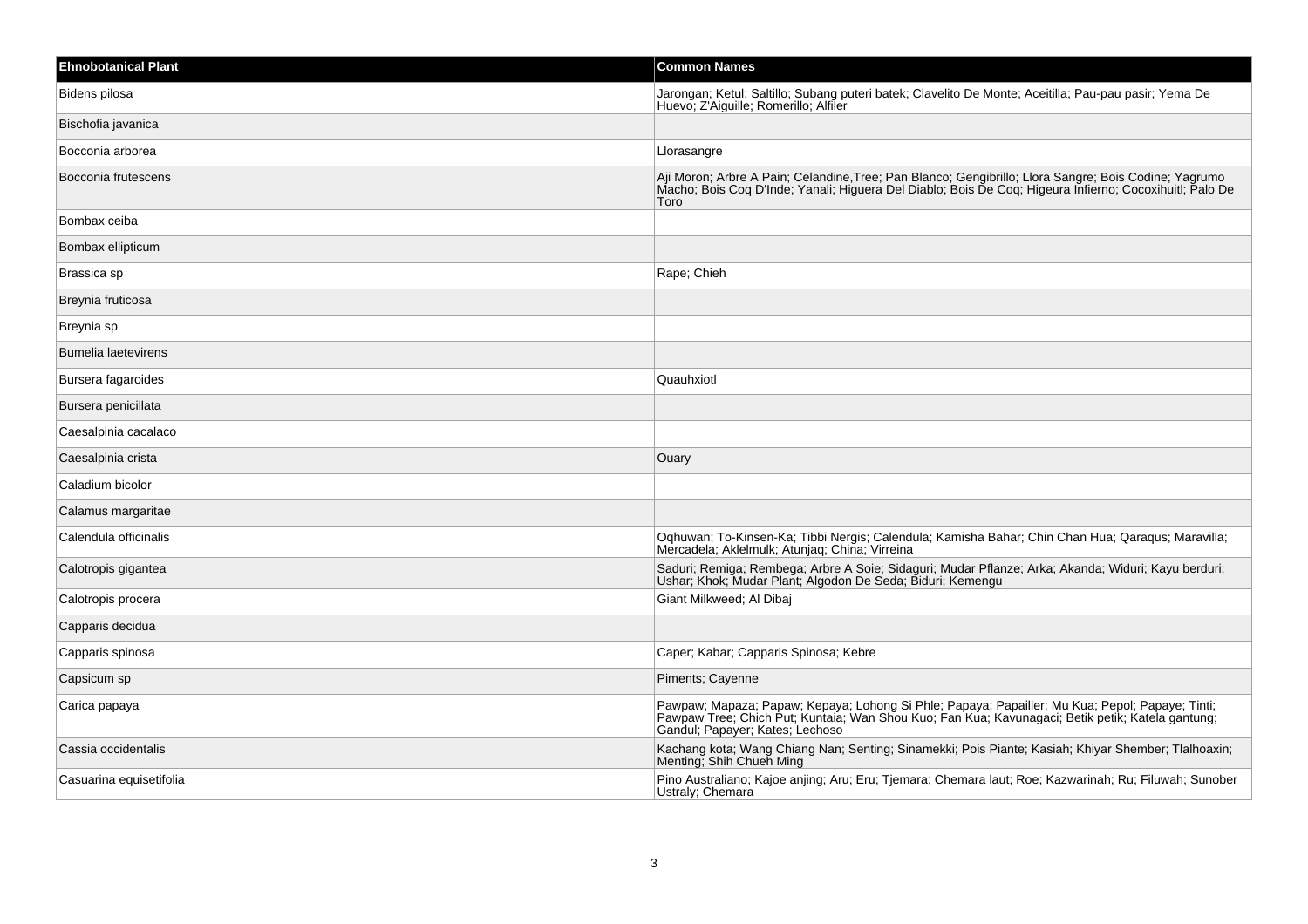| <b>Ehnobotanical Plant</b> | <b>Common Names</b>                                                                                                                                                                                                                                              |
|----------------------------|------------------------------------------------------------------------------------------------------------------------------------------------------------------------------------------------------------------------------------------------------------------|
| Catharanthus roseus        | Libertine; Periwinkle; Soldier'S Palm; Adorna Patio; Cangrejera; Rattanjot; Flor Boba; Gezayir Benefshesi;<br>Fleur Des Meres; Chawa Pshila; Mujer Vegana; A'ln Al Bazzun; Coneja; Fleurs Des Roches; Dominica;<br>Madagascar Periwinkle; Catalana               |
| Cedrela mexicana           |                                                                                                                                                                                                                                                                  |
| Cedrela sp                 |                                                                                                                                                                                                                                                                  |
| Celastrus richii           |                                                                                                                                                                                                                                                                  |
| Centipeda minima           |                                                                                                                                                                                                                                                                  |
| Chamaemelum nobile         | Baghdad Hawingi; Babunnag; Gula Faq                                                                                                                                                                                                                              |
| Chamaesyce berteriana      | Ti Malomin                                                                                                                                                                                                                                                       |
| Chamaesyce hypericifolia   | Yerba Lechera                                                                                                                                                                                                                                                    |
| Chamaesyce serpens         | Yerba Lechera; Malomet                                                                                                                                                                                                                                           |
| Chlorophora tinctoria      | Palo De Mora                                                                                                                                                                                                                                                     |
| Chrysanthemum roseum       | Pireotu; Oltuotu                                                                                                                                                                                                                                                 |
| Cinnamomum camphora        | Camphora; Chang; Kafur; Kusu-No-Ki                                                                                                                                                                                                                               |
| Cissus rubiginosa          |                                                                                                                                                                                                                                                                  |
| Citrus aurantifolia        | Lima; Limau masam; Citron Vert; Lima Bobo; Citronnier; Citronnier Verjus; Limau nipis; Limau amkian;<br>Limau asam; Citron                                                                                                                                       |
| Citrus sinensis            | Z'Orange Douce; Portakal; Oranger Doux; Naranja De China; Orange; Naranjo Dulce                                                                                                                                                                                  |
| Clausena anisata           |                                                                                                                                                                                                                                                                  |
| Clematis drummondi         |                                                                                                                                                                                                                                                                  |
| Clerodendrum bungei        |                                                                                                                                                                                                                                                                  |
| Clerodendrum disparifolium | Pencholam; Puding; Kecholam                                                                                                                                                                                                                                      |
| Clusia utilis              |                                                                                                                                                                                                                                                                  |
| Cnestis ferruginea         |                                                                                                                                                                                                                                                                  |
| Cocos nucifera             | Kalapa; Cocotero; Hsu Yu; Nyor; Cocoyeur; Palma De Coco; Kechambil; Coco; Kelambir; Yeh Tzu; Mata<br>De Coco; Yueh Wang T'Ou; Kelapa; Kerambir; Cocotier; Noix De Coco; Kerambil; Yeh Chung Chiu; Niyu;<br>Drakht I Badinja; Coqueiro; Cocoye; Nyiur; Jeho; Ipai |
| Cola nitida                | Kola                                                                                                                                                                                                                                                             |
| Combretum hypotilinum      |                                                                                                                                                                                                                                                                  |
| Comptonia peregrina        | Sweetfern                                                                                                                                                                                                                                                        |
| Conioselinum univittatum   | Fu Hsiung; Chiao Nao Hsiung; Ch'Uan Hsiung; Ching Hsiung; Hsi Hsiung; Mi Wu; T'Ai Hsiung; Ma Hsien<br>Hsiung Ch'lung; Hsiang Kuo                                                                                                                                 |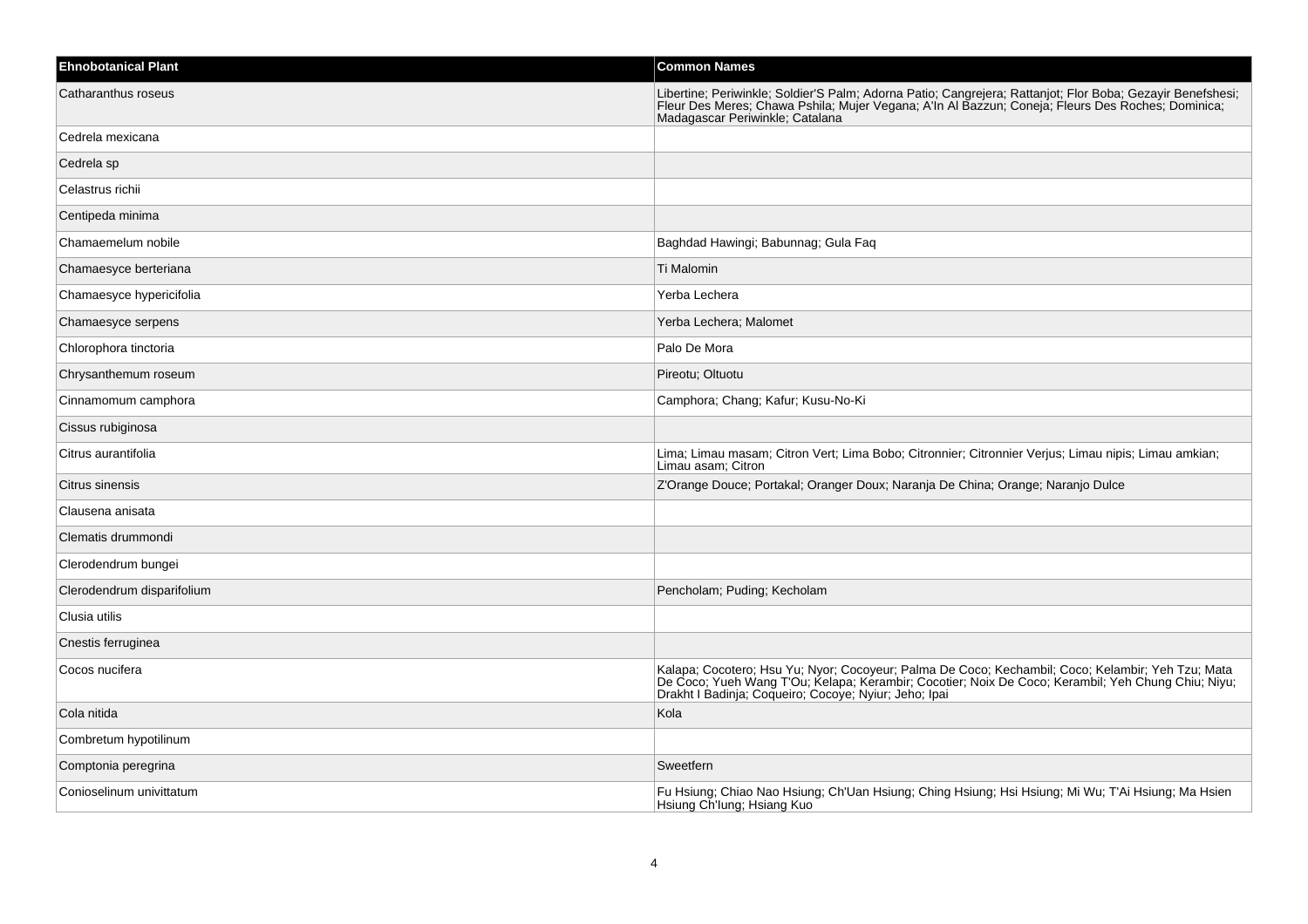| <b>Ehnobotanical Plant</b> | <b>Common Names</b>                                                                                                                                                                                                                                                                                                                                                                                   |
|----------------------------|-------------------------------------------------------------------------------------------------------------------------------------------------------------------------------------------------------------------------------------------------------------------------------------------------------------------------------------------------------------------------------------------------------|
| Conobea scoparioides       |                                                                                                                                                                                                                                                                                                                                                                                                       |
| Coriandrum sativum         | Kuzbarah; Yuan Sui; Katumber; Dhanya; Koendoro; Coriandrum; Hsiang Sui; Culantrico; Ketumbar; Kisnis;<br>Kozahla; Coriander; Hu Sui; Cilantro; Misima-Saiko; Penjilang; Culantro; Cilantrico                                                                                                                                                                                                          |
| Cremastra wallichiana      |                                                                                                                                                                                                                                                                                                                                                                                                       |
| Crotalaria alanosanus      |                                                                                                                                                                                                                                                                                                                                                                                                       |
| Croton alamosanus          |                                                                                                                                                                                                                                                                                                                                                                                                       |
| Croton flavens             |                                                                                                                                                                                                                                                                                                                                                                                                       |
| Croton tiglium             | Penchahar; Kroton Agaci; Chengkian; Cheraken; Pa Tou; Badau; Hazu; Simalakian; Chemkian                                                                                                                                                                                                                                                                                                               |
| Croton xalapensis          |                                                                                                                                                                                                                                                                                                                                                                                                       |
| Curcuma domestica          | Turmeric; Safran Du Pays; Ukon; Safron Du Pays; Haridra; Olena; Yu Chin; Kurkuma Uzum; Safran Des<br>Indes; Safran De St Domingue                                                                                                                                                                                                                                                                     |
| Cyclamen europaeum         | Yersomunu; Pwin D'Pourcia                                                                                                                                                                                                                                                                                                                                                                             |
| Cyclea hypoglauca          |                                                                                                                                                                                                                                                                                                                                                                                                       |
| Cymbopogon citratus        | Sereh makan (Edible sereh); Citronela; Hoe moeke; Limonotu; Salimbata; Eri makoe; Limoncillo; Tapisa-<br>pisa; Serai; Sere; Sere mangat bi; Laoe wasiro; Citronelle                                                                                                                                                                                                                                   |
| Cyperus cyperoides         |                                                                                                                                                                                                                                                                                                                                                                                                       |
| Dalechampia scandens       |                                                                                                                                                                                                                                                                                                                                                                                                       |
| Dasylirion leiophyllum     |                                                                                                                                                                                                                                                                                                                                                                                                       |
| Datura metel               | Kechubong; Kachubang; Kechubong puteh; Tatula; Metel; Gawz Mathil; Kidi Ganian; Kuchubong; Ke-<br>Tyosen-Asagao; Kechubong hitam; Dhatoora; L.                                                                                                                                                                                                                                                        |
| Datura stramonium          | Nafeer; Jimsonweed; Cojon De Diablo; Pomme Epineuse; Estramonio; Figuiero Do Inferno; Jimson_Eed;<br>Estramoni; Jimson; Floribunda; Opium Tropical; Daturah; Man T'O Lo; Chamico; Cocombre Zombie;<br>Gemeiner Stechapfel; Feng Ch'len Ern; Noce Del Diavolo; Pomme Poison; Tapate; Cornicopio; Chamisco;<br>Doornappelkruid; Buenas Tardes; Stramoine; Nongue; Galurt; Concombre Zombie; Stinkblaren |
| Decaspermum coriandri      |                                                                                                                                                                                                                                                                                                                                                                                                       |
| Delphinium ajacis          | Lisan TI Tair; European Larkspur; Lisan Al Asfur                                                                                                                                                                                                                                                                                                                                                      |
| Delphinium denudatum       |                                                                                                                                                                                                                                                                                                                                                                                                       |
| Desmodium gangeticum       | Kemani bali; Vidarigandha; Serengan; Akar katuh; Lepantan; Meringan                                                                                                                                                                                                                                                                                                                                   |
| Dialium guineense          |                                                                                                                                                                                                                                                                                                                                                                                                       |
| Dicoma anomala             |                                                                                                                                                                                                                                                                                                                                                                                                       |
| Diospyros toposia          |                                                                                                                                                                                                                                                                                                                                                                                                       |
| Dissotis rotundifolia      |                                                                                                                                                                                                                                                                                                                                                                                                       |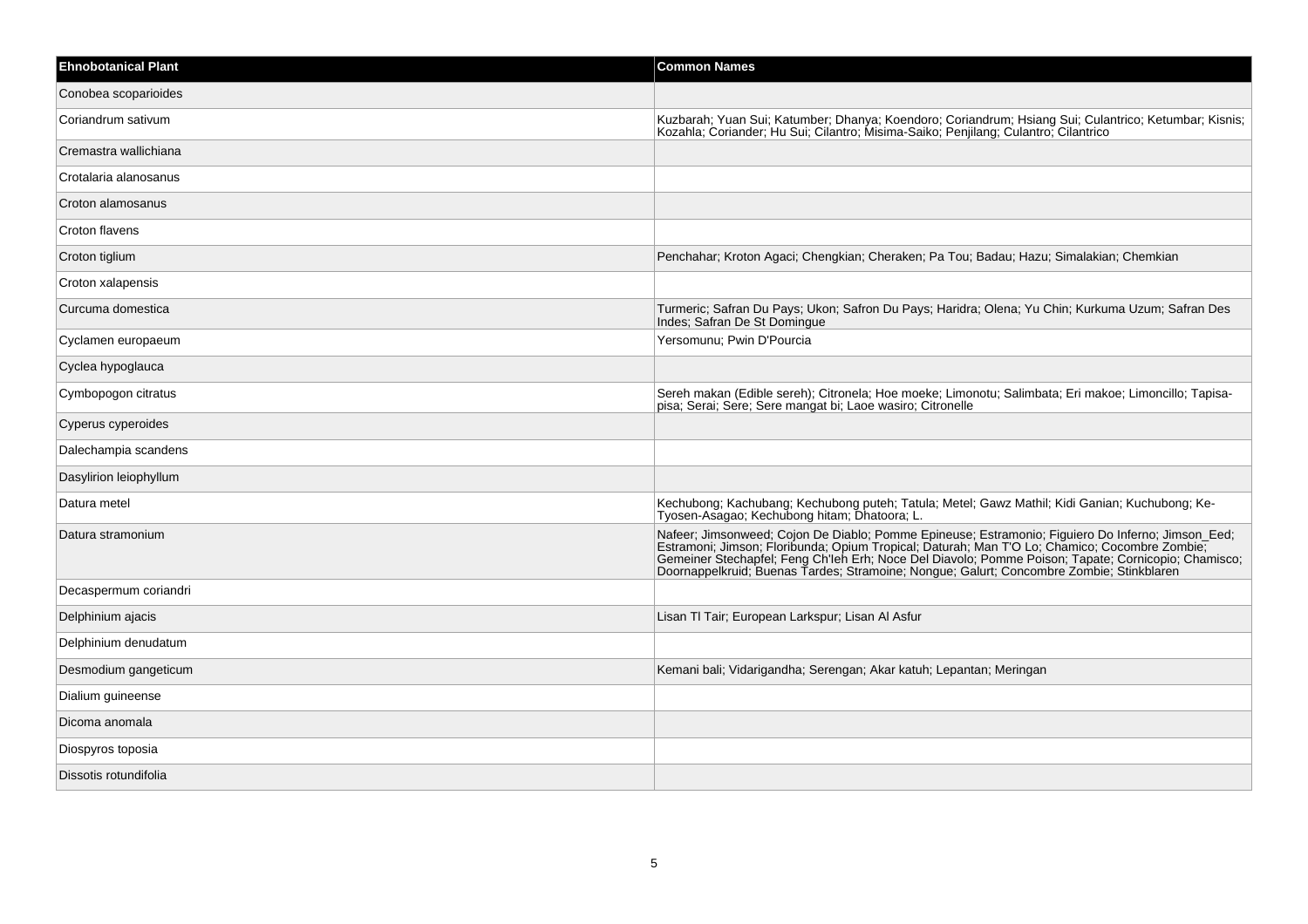| <b>Ehnobotanical Plant</b> | <b>Common Names</b>                                                                                                                                                                                                         |
|----------------------------|-----------------------------------------------------------------------------------------------------------------------------------------------------------------------------------------------------------------------------|
| Dorstenia contrayerba      |                                                                                                                                                                                                                             |
| Drimys granadensis         |                                                                                                                                                                                                                             |
| Drimys winteri             | Canelo; Aktarcin; Winter'Sbark                                                                                                                                                                                              |
| Drosera peltata            |                                                                                                                                                                                                                             |
| Drosera sp                 | Moorwort, Small                                                                                                                                                                                                             |
| Dryobalanops aromatica     | Bing Pian; Ni Ping P'len; P'O Lu Hsiang; Ping P'len; Camphora; Pokok kapur burus (Baru campho; Mi Nao;<br>Kapurun; Su Nao; Ts'Ang Lung Nao; Ch'Ing Ping P'len; Chin Chiao Nao; Mei Hua P'len; Kapur;<br><b>Dryobalanops</b> |
| Eclipta alba               | Keremek hutan; Ubat rambut panjang (long-hair; Daun dakelin; Rumput migus; Li Ch'Ang; Urang-aring                                                                                                                           |
| Eclipta prostrata          | Takasaburo                                                                                                                                                                                                                  |
| Elephantopus scaber        | Tabac Marron; Lengua De Vaca; Tutup bumi (Bung of the earth); Tapak Liman; Ti Tan T'Ou; Tupak<br>sulaiman (SDolomon's sea; Tapak leman; Urat tutup bumi; Elefantenfuss; Gobhi; Go Jihva                                     |
| Elyonurus argenteus        |                                                                                                                                                                                                                             |
| Erigeron affinis           |                                                                                                                                                                                                                             |
| Eriocaulon buergerianum    |                                                                                                                                                                                                                             |
| Ervatamia coronaria        | Susun kelapa; Ubat sentak; Kembang susu; Grape Jasmine; Kembang mantega; Susok ayam (Cock's<br>spur); Bunga susu (Milk flower); Manda kaki                                                                                  |
| Ervatamia orientalis       |                                                                                                                                                                                                                             |
| Erythrina flabelliformis   |                                                                                                                                                                                                                             |
| Erythrina mildbraedii      |                                                                                                                                                                                                                             |
| Erythrina variegata        | Dedap; Chengkering; Baton De Sorcier; Arbor Maurepasia; Chengkering (Abscess); Le Maurepas;<br>Petaqueros                                                                                                                   |
| Euchresta japonica         | Shan Dou Gen; Miyama-Tobera                                                                                                                                                                                                 |
| Eugenia aromatica          | Chengkeh; Chengkeh lalaki; Polong                                                                                                                                                                                           |
| Eugenia caryophyllata      |                                                                                                                                                                                                                             |
| Euphorbia pekinensis       | Taka-Todai; Ta Chi                                                                                                                                                                                                          |
| Euphorbia petrina          |                                                                                                                                                                                                                             |
| Euphorbia polycarpa        |                                                                                                                                                                                                                             |
| Euphorbia pulcherrima      | Poinsettia                                                                                                                                                                                                                  |
| Euphorbia tirucalli        | Kayu urip; Kayu patah tulang (Frac. wood); Mentulang; Tikel balung; Pencil Tree; Milkbush; Tulang-tulang;<br>Paching tawa                                                                                                   |
| Evodia sp                  |                                                                                                                                                                                                                             |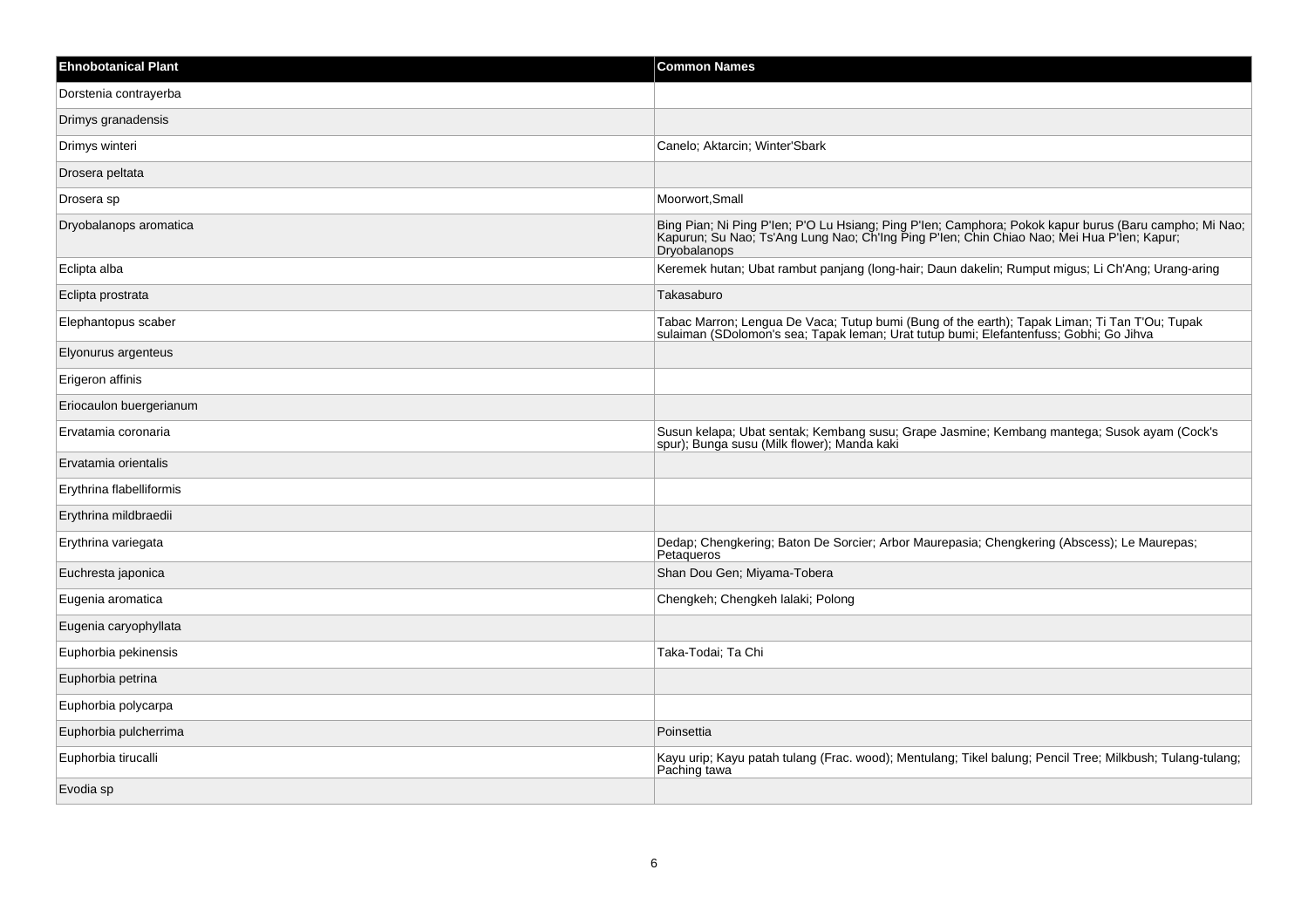| <b>Ehnobotanical Plant</b> | <b>Common Names</b>                                                                                                                                                                                                                                                  |
|----------------------------|----------------------------------------------------------------------------------------------------------------------------------------------------------------------------------------------------------------------------------------------------------------------|
| Fagara zanthoxyloides      |                                                                                                                                                                                                                                                                      |
| Ficus barclayana           |                                                                                                                                                                                                                                                                      |
| Ficus benghalensis         | Bengal Inciri Agaci                                                                                                                                                                                                                                                  |
| Ficus callicarpa           | Oyod sautenan; Akar jalar-jalar                                                                                                                                                                                                                                      |
| Ficus glomerata            | Ara; Gular; Loh; Lowa                                                                                                                                                                                                                                                |
| Ficus padana               | Burm. f.                                                                                                                                                                                                                                                             |
| Ficus retusa               | Jung; Jung Hsu; Ara jejawi                                                                                                                                                                                                                                           |
| Flacourtia jangomas        | Kerekup; Rokam; Rukam; Bebuas akar (Foam root); Rukem                                                                                                                                                                                                                |
| Foeniculum vulgare         | Comino; Shih Lo; L'Anis; Finocchio Forte; Kaneer Razbana; Hsiao Hui Hsiang; Shamar; Anis; Fennel; Hui<br>Hsiang Chiu; Hinojo; Rezene; Adas pedas; La Nuit; Ama-Uikyo; Adas landi; Anis Vert; Raziyane; Adas<br>londa, Uikyo; Shbint; Tzu Mu Lo; Karasu-Uikyo; Tzu Mo |
| Fouquieria fasciculata     |                                                                                                                                                                                                                                                                      |
| Franseria tenuifolia       |                                                                                                                                                                                                                                                                      |
| Funkia subcordata          | Yu Tsan                                                                                                                                                                                                                                                              |
| Galium bungei              |                                                                                                                                                                                                                                                                      |
| Gardenia jasminoides       | Ko-Kuti-Nasi; Kuti-Nasi; Zhi Zi                                                                                                                                                                                                                                      |
| Geranium wallichianum      |                                                                                                                                                                                                                                                                      |
| Glochidion ramiflorum      |                                                                                                                                                                                                                                                                      |
| Glossogyne bidens          |                                                                                                                                                                                                                                                                      |
| Glycyrrhiza lepidota       |                                                                                                                                                                                                                                                                      |
| Gmelina elliptica          |                                                                                                                                                                                                                                                                      |
| Gomphia serrata            | Chinta mula; Sebalusi                                                                                                                                                                                                                                                |
| Grammadenia alpina         |                                                                                                                                                                                                                                                                      |
| Grindelia sp               |                                                                                                                                                                                                                                                                      |
| Guaiacum officinale        | Gaiac Officinel; Lignum Vitae; Guayak Agaci; Gaiac Franc; Bois Saint; Guaiacum; Gaiac                                                                                                                                                                                |
| Gymnosporia royleana       |                                                                                                                                                                                                                                                                      |
| Haplopappus spinulosus     |                                                                                                                                                                                                                                                                      |
| Hedera helix               | Ivy; Cistero; Edera; Hiedra; Hedera; Yedra; English Ivy; Duvar Sarmasigi; Ellera; Srcanik; Lierre; Lere; Habl<br>Al Masakeen                                                                                                                                         |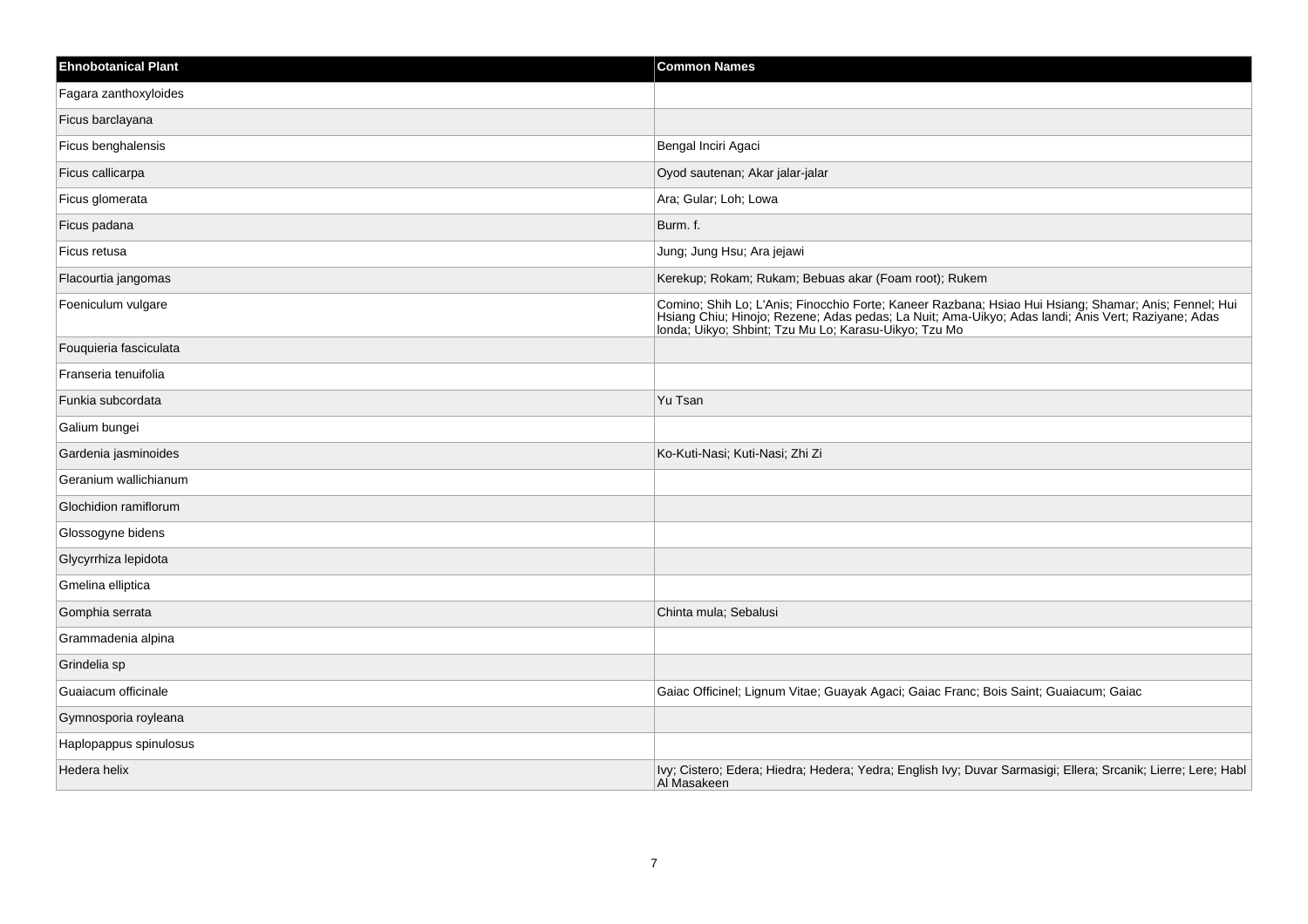| <b>Ehnobotanical Plant</b> | <b>Common Names</b>                                                                                                                                           |
|----------------------------|---------------------------------------------------------------------------------------------------------------------------------------------------------------|
| Hedyotis corymbosa         |                                                                                                                                                               |
| Hedyotis diffusa           | Bai Hua She She Cao                                                                                                                                           |
| Helicia serrata            | Kajoe morsegoe                                                                                                                                                |
| Heliopsis longipes         |                                                                                                                                                               |
| Heracleum lanatum          | Parsnip, Cow                                                                                                                                                  |
| Heracleum maximum          |                                                                                                                                                               |
| Heteropogon contortus      | Ti Chen; Chien Ken                                                                                                                                            |
| Holarrhena antidysenterica | Kalingaka; Vatsaka; Conessi Tree; Kurchi                                                                                                                      |
| Hullettia dumosa           | Ampenai tiong; Sentoh bukit                                                                                                                                   |
| Hydrocotyle bonariensis    |                                                                                                                                                               |
| Hydrocotyle javanica       | Rembaan                                                                                                                                                       |
| Hygrophila quadrivalvis    | Maman babi (Pig's Gynandropsis                                                                                                                                |
| Hymenopappus lugens        |                                                                                                                                                               |
| Hyoscyamus albus           | Meimendro Branco; Beleno Blanco; Weisses Bilsenkraut; Beleno Negro; Banj; White Henbane;<br>Hisquiamus; Jusquiame Blanche; Wit Bilzenkruid; Giusquiamo Bianco |
| Hyoscyamus muticus         | Agyptisches Bilsenkraut; Kohibung; Egyptisch Bilzenkruid; Jusquiame D'Egypt; Egyptian Henbane                                                                 |
| Hyoscyamus niger           | Jusquiame; Henbane; Sukran; Giusguiamo; Henbane, Black; Banotu; Banj Barry; Hiyosu; Hunabra-So;<br><b>Black Henbane: Altercum</b>                             |
| Hyoscyamus reticulatus     | Banj                                                                                                                                                          |
| Hypericum japonicum        |                                                                                                                                                               |
| Hyptis emoryi              |                                                                                                                                                               |
| Hyptis pectinata           |                                                                                                                                                               |
| Hyptis sp                  |                                                                                                                                                               |
| Hyssopus officinalis       | Hyssop; Hisopo; Curdukotu; Yanagi-Hakka; Hastipippili                                                                                                         |
| Illicium anisatum          |                                                                                                                                                               |
| Indigofera aspalathoides   |                                                                                                                                                               |
| Indigofera sp.             |                                                                                                                                                               |
| Intsia bijuga              | Merbau; Bajang                                                                                                                                                |
| Isotoma longiflora         | Kendali; Sangkobak                                                                                                                                            |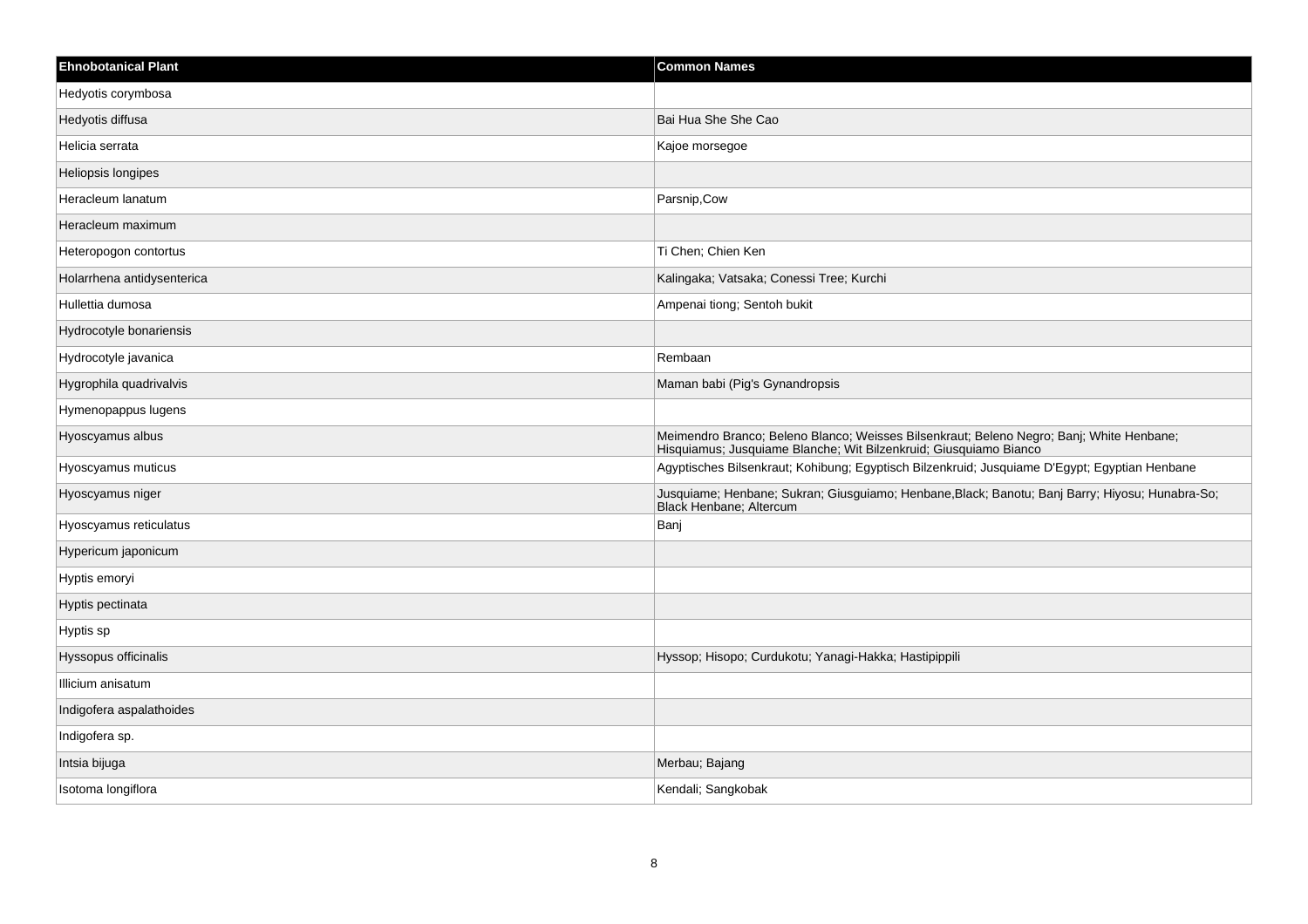| <b>Ehnobotanical Plant</b> | <b>Common Names</b>                                                                                                                                                                                                                        |
|----------------------------|--------------------------------------------------------------------------------------------------------------------------------------------------------------------------------------------------------------------------------------------|
| Ixora fulgens              |                                                                                                                                                                                                                                            |
| Jacquinia aurantiaca       |                                                                                                                                                                                                                                            |
| Jasminum ritchiei          |                                                                                                                                                                                                                                            |
| Jatropha curcas            | Medicinier Beni; Pinon De La India; Nanyo-Aburagi; Jarak; Tuba; Grand Medicinier; Jarak budeg; Jarak<br>belanda; Feuilles Medecinier; Physic Nut; Pinon; Purging Nut                                                                       |
| Jatropha spathulata        |                                                                                                                                                                                                                                            |
| Juniperus oxycedrus        | Enebro De La Miera; Cade; Havrest; A'Rr; A'Ra'R; Cedro De Espanha; Ardij Aghaji; Branket Enebaer;<br>Oxicedro; Appeggi                                                                                                                     |
| Kaempferia galanga         | Shan Lai; Chekur jawa; Katjiwer; Chekur; Kenchur; Tekoer; Chandra Mulika; Shan Nai; Chengkur; Kumula;<br>Chekor; San Nai                                                                                                                   |
| Kallstroemia grandiflora   |                                                                                                                                                                                                                                            |
| Karwinskia humboldtiana    | Coyotillo                                                                                                                                                                                                                                  |
| Krugiodendron ferreum      |                                                                                                                                                                                                                                            |
| Lagenaria siceraria        | Banganya; Callebassier; Callebasse Courante; Asmakabagi; Gourd; Guiro; Hu Lu; Calabazo; P'lao;<br>Calebasse Franc; Camasa; Gourde Des Pelerins; Qare Sibbahi; Kara Qabagh; Hu; P'Ao; Congourde; Qari;<br>Hu Tzu                            |
| Lantana camara             | Bonbonnier; Cariaquito Colorado; Dona Ana; Ptisoleil; Dona Sanica; Dar Mina; Dona Sanita; Dona Anita;<br>Lantana; Yalan Chay; Tembelekan; Bonbongnin; Herbe A Plomb; Mina Shajary; Z'Herbe A Plomb; Sauge<br>Des Montagnes; Herbe A Ronces |
| Laserpitium siler          | Laserpicio; Siseleos                                                                                                                                                                                                                       |
| Leea guineensis            |                                                                                                                                                                                                                                            |
| Lespedeza cuneata          |                                                                                                                                                                                                                                            |
| Ligustrum robustum         |                                                                                                                                                                                                                                            |
| Lippia pringlei            |                                                                                                                                                                                                                                            |
| Liquidambar styraciflua    | Amberboom; Xochiocotzoquahuitl; Amerikanischer Styraxbaum; American Styrax; Amerikaanse Styrax;<br>Sweetgum Tree                                                                                                                           |
| Liriodendron tulipifera    |                                                                                                                                                                                                                                            |
| Lopezia racemosa           |                                                                                                                                                                                                                                            |
| Ludwigia prostrata         |                                                                                                                                                                                                                                            |
| Luffa aegyptiaca           | Ssu Kua; T'len Lo; Man Kua; Serviette Des Pauvres; Pu Kua; Liane Torchon; Torchon; Musu; Leaf;<br>Servilleta Del Pobre; Lifka; T'len Ssu Kua                                                                                               |
| Luvunga sarmentosa         |                                                                                                                                                                                                                                            |
| Lycium chinense            | Ti Ku P'I; Kou Chi; Kou Chi Chiu; Hsien Jen Chang; Kou Chi Chien; Yang Ju; Kuko; T'len Ts'Ai                                                                                                                                               |
| Macrosiphonia hypoleuca    | Hierba Cucaracha                                                                                                                                                                                                                           |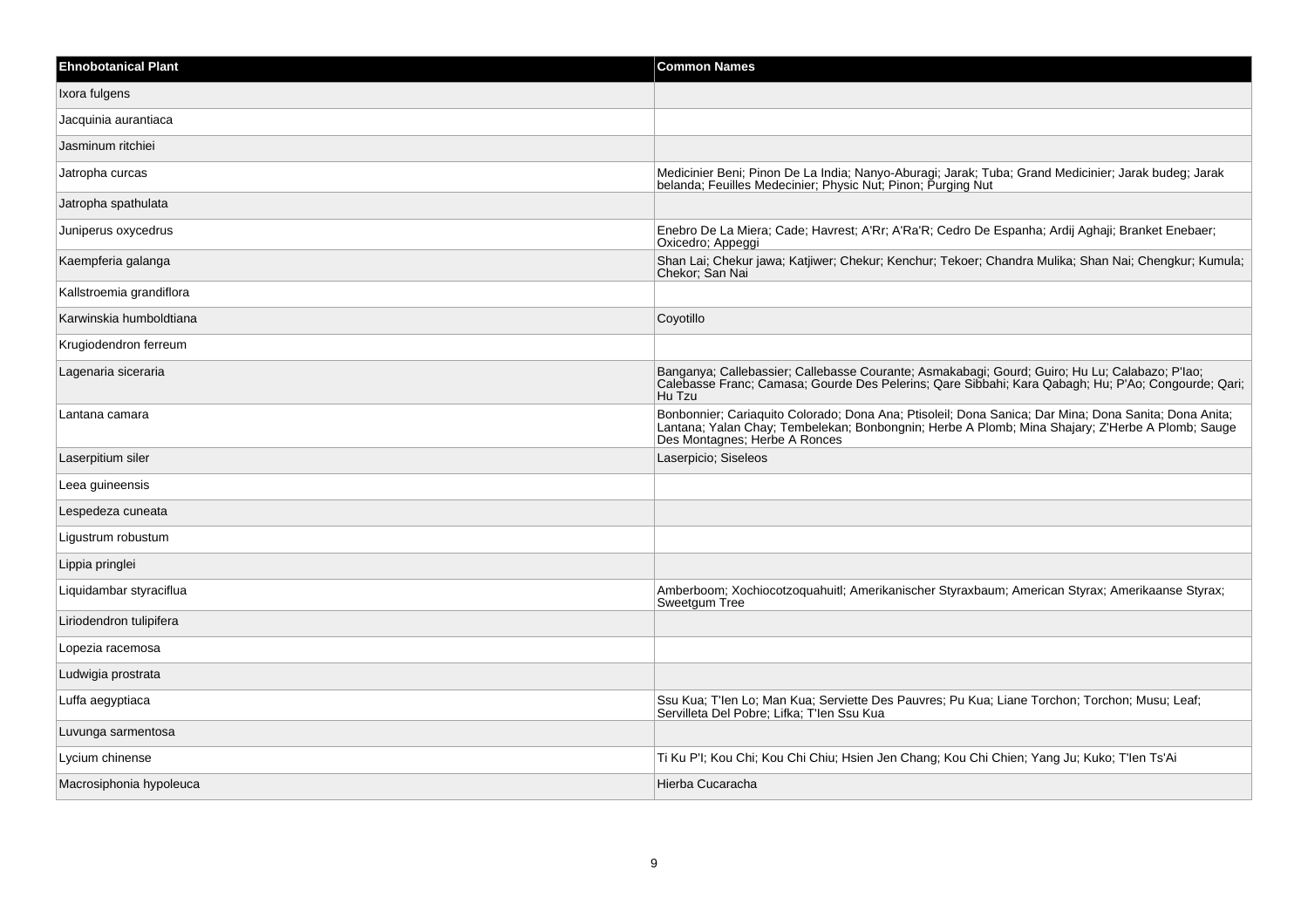| <b>Ehnobotanical Plant</b> | <b>Common Names</b>                                                                                                  |
|----------------------------|----------------------------------------------------------------------------------------------------------------------|
| Macrotomia perennis        |                                                                                                                      |
| Maerua angolensis          |                                                                                                                      |
| Magnolia conspicua         | P'Ao; Hsin I; Ying Ch'Un; Mu Pi; Hou T'Ao                                                                            |
| Mahonia ganpinensis        |                                                                                                                      |
| Malva nicaeensis           |                                                                                                                      |
| Malva parviflora           |                                                                                                                      |
| Malva sylvestris           | High Mallow; Zeni-Aoi; Malva; Ebegumeci                                                                              |
| Mangifera indica           | Manga; Mango; Manga Agaci; An Lo Kuo; Anbah; Mangga; Manguier; Mangot; Mangot Fil; Merpelam;<br>Mamuang; Pelem       |
| Massonia bowkeri           |                                                                                                                      |
| Maytenus phyllanthoides    |                                                                                                                      |
| Melaleuca leucadendron     | Cayeput; Kajeput; Kayu puteh (White wood); Cajeput Tree; Gelam; Cajeput                                              |
| Melastoma affine           | D. Don.                                                                                                              |
| Melastoma malabathricum    | Kodok; Sikadudok; Sendudok; Sedudok; Kendudok; Kedudok; Harendong; Kluruk                                            |
| Melilotus arvensis         | Ling Ling Hsiang; Hsun Ts'Ao                                                                                         |
| Melissa officinalis        | Hashishat Al Nahil; Cytria; Seiyo-Yama-Hakka; Ogulotu; Lemonbalm; Toronjil; Common Balm; Kovanutu;<br>Tronjan        |
| Melothria maderaspatana    |                                                                                                                      |
| Mentha arvensis            | Betch Di Coq; Po Ho; Fan Ho; Bo He; Hakka                                                                            |
| Merremia tridentata        | Akar keremak                                                                                                         |
| Metopium toxiferum         | Bois Mulatre; Manzanillo; Poisonwood                                                                                 |
| Milletta auriculata        |                                                                                                                      |
| Millettia hemsleyana       | Jadar                                                                                                                |
| Millettia sericea          | Merambu; Lemak pahit (Bitter fat); Jemerah; Akar mambu; Sekebah; Mambu jantan                                        |
| Mimosa pigra               |                                                                                                                      |
| Monarda fistulosa          | Yaguruma-Kakko; Horsemint                                                                                            |
| Monochoria vaginalis       | Wewehan; Fou Shih; Weweyan; Ikau lada; Toempeng; Echeng padi; Bengok; Kelayar                                        |
| Monodora tenuifolia        |                                                                                                                      |
| Morinda citrifolia         | Kemudu; Mekudu; Fromagier; Kudu; Bengkudu; Mengkudu; Pina De Puerco; Pache; Douleur; Mengkudu<br>besar; Bois Douleur |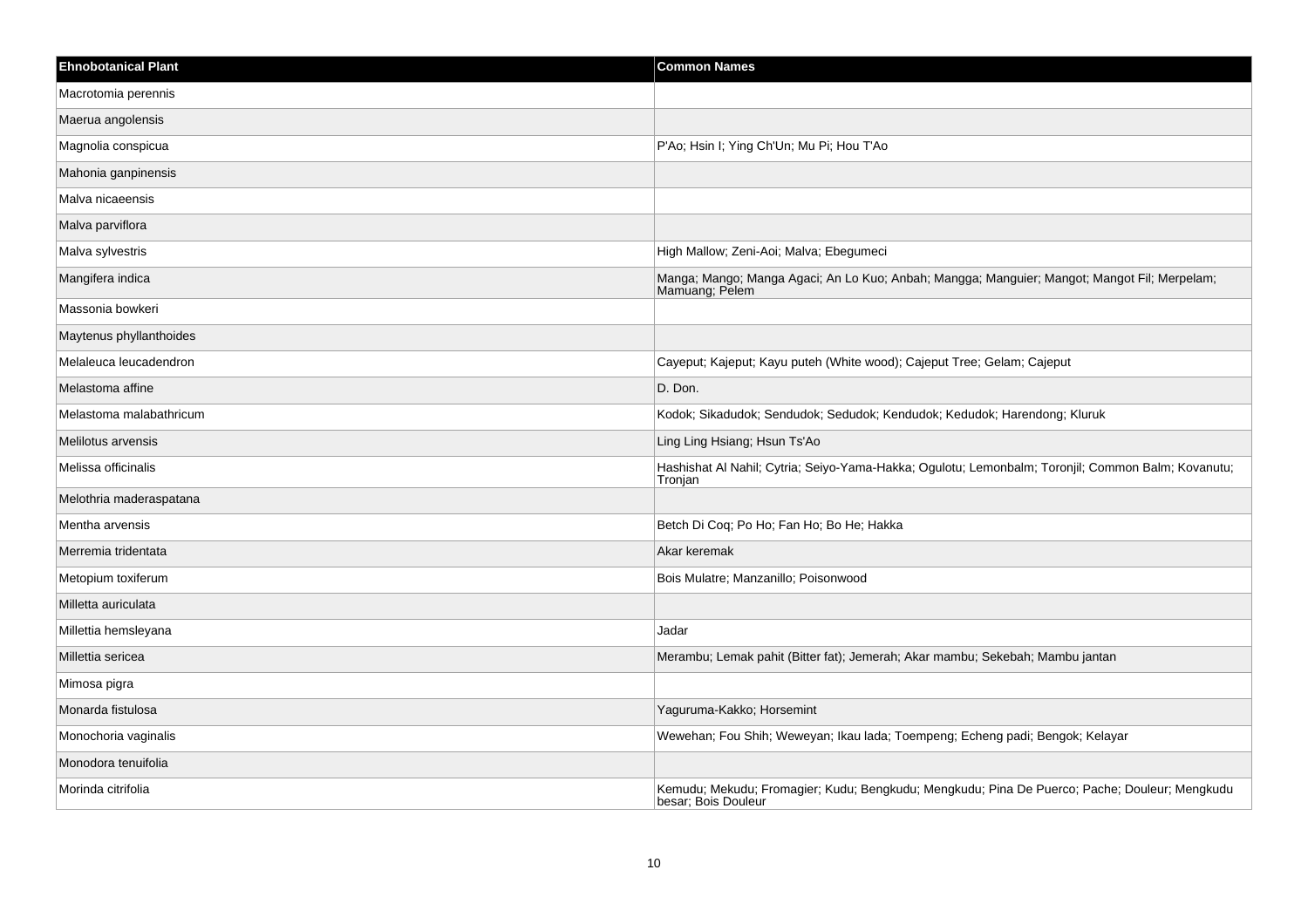| <b>Ehnobotanical Plant</b> | <b>Common Names</b>                                                                                                                                                                                                                                                                          |
|----------------------------|----------------------------------------------------------------------------------------------------------------------------------------------------------------------------------------------------------------------------------------------------------------------------------------------|
| Moringa oleifera           | Sahinjan; Ben Ghianda; Remunggai; Palo De Aceite; Graines Ben; Ubat bedat; Ben; Merunggai; Olivier;<br>Cigru; Kelor; Moroengei; Sajina; Benboom; Ban Sajna; Moringa Tree; Benz'Olive; Babano Del Arbol; Ben<br>Aile; Pois Coolie; Ramunggai; Horseradish Tree; Benzolivier; Sigru; Maroengga |
| Morus bombycis             | Yama-Guwa                                                                                                                                                                                                                                                                                    |
| Murraya sp                 |                                                                                                                                                                                                                                                                                              |
| Myoporum laetum            |                                                                                                                                                                                                                                                                                              |
| Myrica esculenta           |                                                                                                                                                                                                                                                                                              |
| Myrsine australis          |                                                                                                                                                                                                                                                                                              |
| Nandina domestica          | Siro-Nanten; Nan T'len Chu; Nan Chu                                                                                                                                                                                                                                                          |
| Naravelia zeylanica        |                                                                                                                                                                                                                                                                                              |
| Nauclea latifolia          |                                                                                                                                                                                                                                                                                              |
| Nepeta glechoma            | Chi Hsueh Ts'Ao; Lien Ch'len Ts'Ao; Ti Ch'len Ts'Ao; Hu Po Ho                                                                                                                                                                                                                                |
| Newbouldia laevis          | Osensenama                                                                                                                                                                                                                                                                                   |
| Nicotiana tabacum          | Tabaco; Tutun; Tabigh; Nicoziana; Yen Ts'Ao; Tan Pa Ku; Tabac Mannoque; Yen Ken; Herbe A La Reine;<br>Tabac; Toubac; Tanigh; Jen Ts'Ao; Yu Ts'Ao; Tobacco                                                                                                                                    |
| Nopalea cochenillifera     | Raquette Espagnole; Nopal; Raquette Pangnol; Tuna De Espana                                                                                                                                                                                                                                  |
| Nypa fruticans             |                                                                                                                                                                                                                                                                                              |
| Ocimum americanum          | <b>Basilic</b>                                                                                                                                                                                                                                                                               |
| Ocimum basilicum           | Selaseh jantan; Ai K'Ang; I Tzu Ts'Ao; Me-Boki; Basil; Albahaca; Chahchabram; Selaseh hitam; Hsiang<br>Ts'Ai; Rainan; Chiu Ts'Eng T'A; Selaseh; Basilicon; Lo Le; Feslegen; Raihana; Basilic; Raihan Al Malik;<br>Selasih                                                                    |
| Ocimum gratissimum         | Fombasin; Basilic A Petites Fleurs; Atiayo; Ramtulsi; Grand Fombasin; Folle Basin; Basilic Grandes<br>Feuilles; Selaseh jambi; Vriadhatulasi                                                                                                                                                 |
| Oenothera sp               | Coscatlacualtzin                                                                                                                                                                                                                                                                             |
| Olea europea               | Olive; Zaytoon; Olivo                                                                                                                                                                                                                                                                        |
| Opuntia fulgida            |                                                                                                                                                                                                                                                                                              |
| Origanum majorana          | Marjolaine; Mayorana-So; Marjoram; Mercenkosk; Mayorana; Origanium                                                                                                                                                                                                                           |
| Origanum vulgare           | Raihan Jabaili; Marjoram, Wild; Oregano De Espana; Marjolaine; Oregano; Pot Marjoram; Adi Mercankosk;<br>Raihana Kiwilka                                                                                                                                                                     |
| Oroxylum indicum           | Kulai; Bolai kayu; Bonglai; Bonglai kulai; Kajeng jaler; Bungli; Boli; Kapoung-kapung; Kayu lanang; Boloi;<br>Syonaka; Merulai; Merkulai                                                                                                                                                     |
| Osbeckia crinita           |                                                                                                                                                                                                                                                                                              |
| Paederia foetida           | Ch'lao Piao; Nu Ch'lng; Kesimbukan; Kasembukan; Akar sekentut; Daun kentut                                                                                                                                                                                                                   |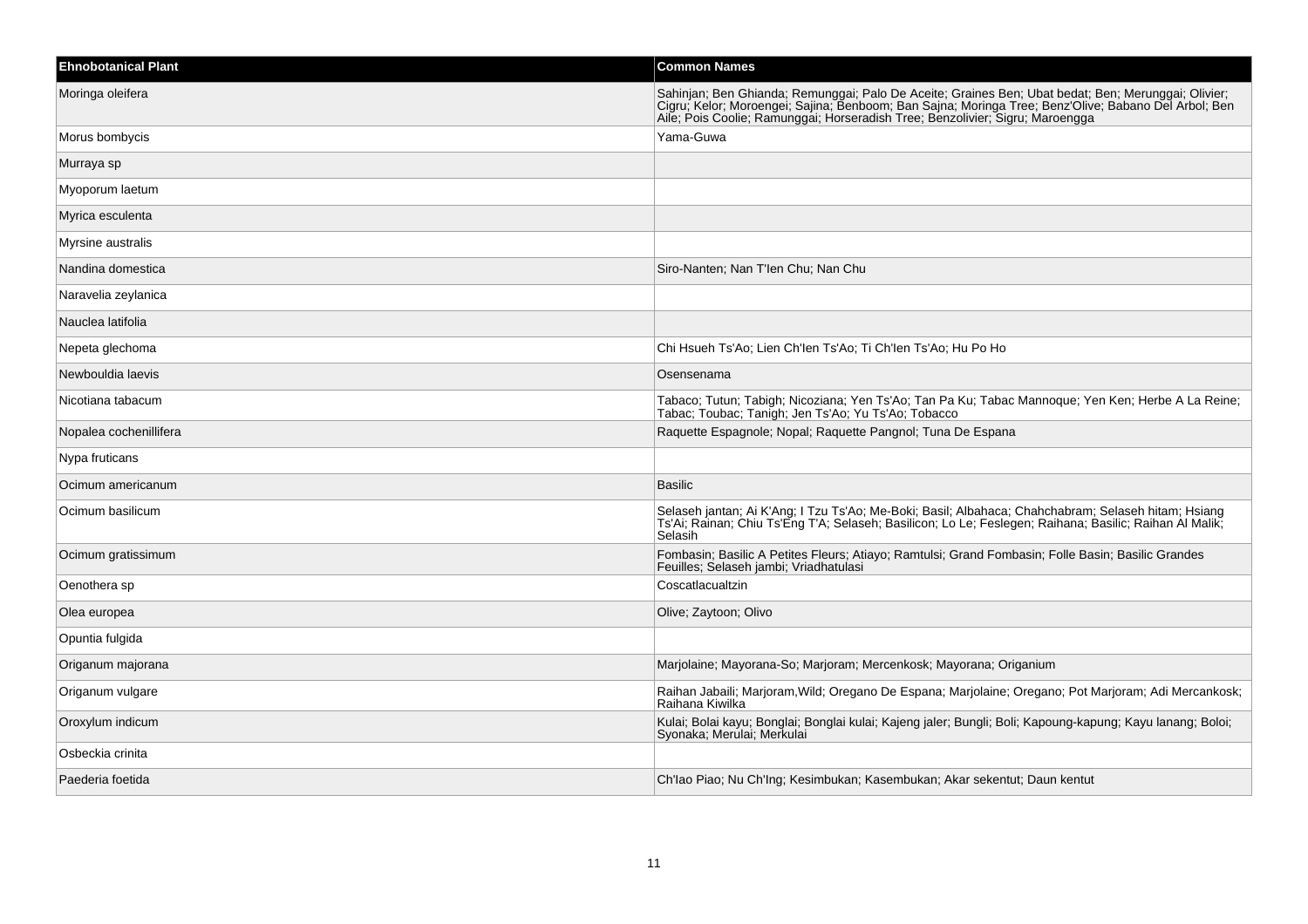| <b>Ehnobotanical Plant</b> | <b>Common Names</b>                                                                                                                                                                                                                                          |
|----------------------------|--------------------------------------------------------------------------------------------------------------------------------------------------------------------------------------------------------------------------------------------------------------|
| Palisota hirsuta           |                                                                                                                                                                                                                                                              |
| Papaver somniferum         | Yu Mi; Adormidero; Ya P'len; O Fang; O P'len; Gelinjik; Adormidera; Madat; Poppy; O Fu Jung; Tengkoh;<br>Opium; Kheshkhash Abu Al Noum; Opium Poppy; Poppy, Opium; Chandu; Hashas                                                                            |
| Parkia africana            | Cafe Du Sudan; African Locust                                                                                                                                                                                                                                |
| Parkia sp                  |                                                                                                                                                                                                                                                              |
| Paullinia pinnata          | Liane Carree; Bejuco Costilla; Bejuco De Tres Filos                                                                                                                                                                                                          |
| Penstemon grandiflorus     | Beardtongue                                                                                                                                                                                                                                                  |
| Penstemon pallidus         |                                                                                                                                                                                                                                                              |
| Peronema canescens         | Sungkai; Jack; Djati Sabrang; Loos Roos                                                                                                                                                                                                                      |
| Persea americana           | Paltas; Avocat; Avocado; Avocatier; Aguacate; Abokado; Perse Agaci; Zaboca                                                                                                                                                                                   |
| Petiveria alliacea         | Gully Root; Payche; Huevo De Gato; Zorrillo; Verocine Puante; Hierba De Las Gallinitas; Verveine Puante;<br>Aveterinaryte; Guineahen Weed; Herbe Aux Poules; Apazote De Zorro; Ave; Anamu; Petivere A Odeur Ail;<br>Mal Pouri; Feuilles Ave; Chasser Vermine |
| Phoenix dactylifera        | Wu Lou Zi; Palma Datil; Khurma; Dattes; Datil; Hurma Agaci; Tamur; Date; Dattier                                                                                                                                                                             |
| Phyllanthus emblica        | Amlaka                                                                                                                                                                                                                                                       |
| Phyllanthus epiphyllanthus |                                                                                                                                                                                                                                                              |
| Phyllanthus muellerianus   |                                                                                                                                                                                                                                                              |
| Phyllanthus pulcher        | Naga jimat (Talisman dragon); Naga buana (Dragon-o-the-world; Ubat kelurut (Chancre medicin; Kauka<br>bona                                                                                                                                                   |
| Physalis sp                | Battre Autour; Coque-Molle; Batoto; Tope-Tope; Totomaton; Alkekenge; Herbe A Cloques; Maman Laman;<br><b>Ground Cherry</b>                                                                                                                                   |
| Piliostigma thonningii     | Musomo                                                                                                                                                                                                                                                       |
| Pinus massoniana           |                                                                                                                                                                                                                                                              |
| Pinus sp                   | Sung Hua; Pine; Sung Huang; Sung Yeh Chiu; Sung Chieh Chiu; Sung Chieh; Sung Hsiang                                                                                                                                                                          |
| Pinus tabulaeformis        |                                                                                                                                                                                                                                                              |
| Pinus yunnanensis          |                                                                                                                                                                                                                                                              |
| Piper alegreanum           |                                                                                                                                                                                                                                                              |
| Piper betle                | Sirih; Sibiroah; Suruh; Sireh; Kinma; Bodeh                                                                                                                                                                                                                  |
| Piper darienense           |                                                                                                                                                                                                                                                              |
| Piper excelsum             |                                                                                                                                                                                                                                                              |
| Piper longum               | Uzun Biber; Pi Po; Long Pepper; Pepper, Long; Pi P'O Mu                                                                                                                                                                                                      |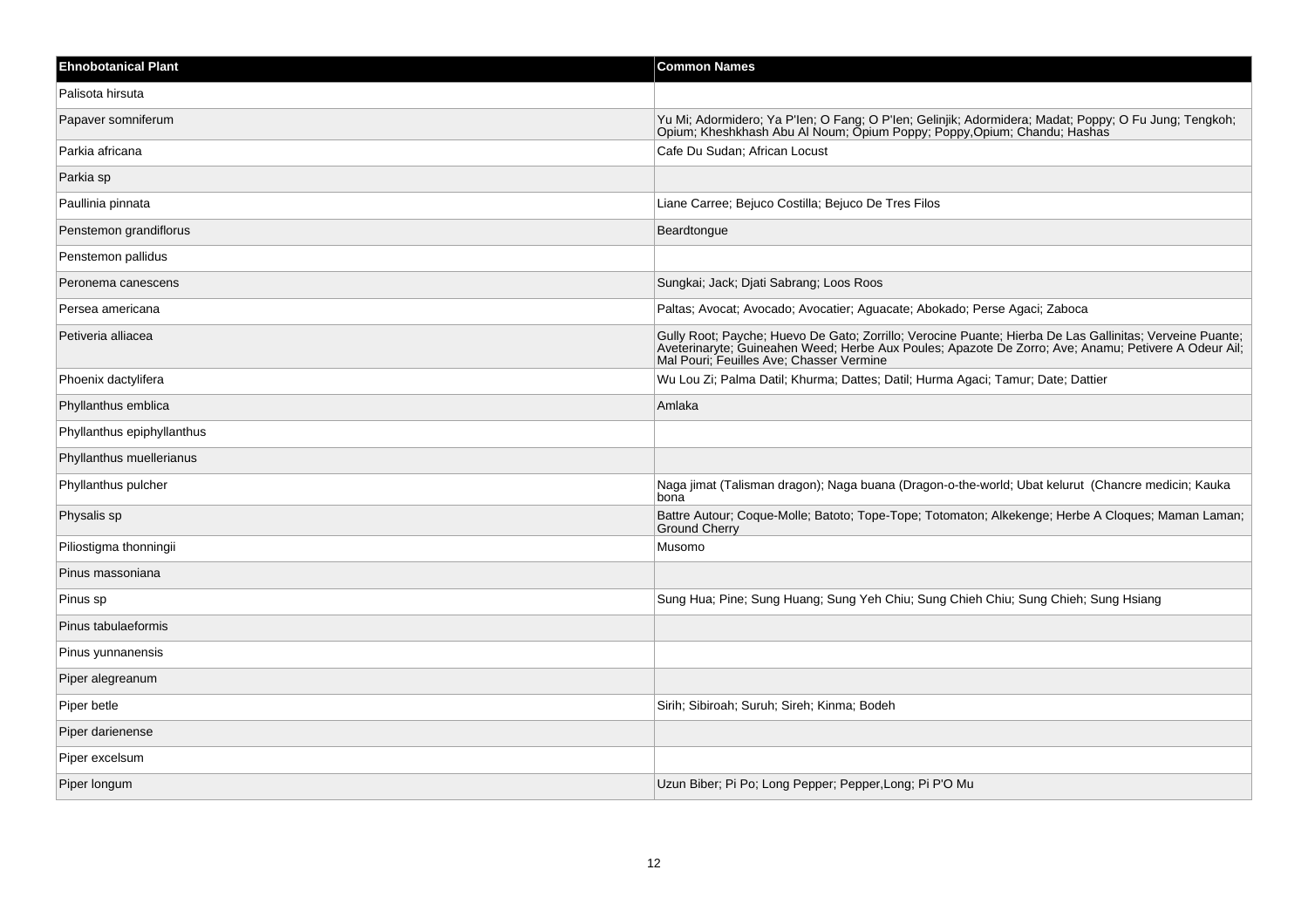| <b>Ehnobotanical Plant</b> | <b>Common Names</b>                                                                                                                                                                                                                                                                                   |
|----------------------------|-------------------------------------------------------------------------------------------------------------------------------------------------------------------------------------------------------------------------------------------------------------------------------------------------------|
| Piper pinoganense          |                                                                                                                                                                                                                                                                                                       |
| Piper retrofractum         | Vahl; Chabe alas; Longpepper, Java; Javanese Long Pepper; Chabean; Chabai jawa (Java long pepper);<br>Lada panjang (Long pepper); Chabe sula                                                                                                                                                          |
| Piper sanctum              |                                                                                                                                                                                                                                                                                                       |
| Piper sarmentosum          | Vahl; Kudak; Mengkadak; Sireh dudok; Akar bugu; Kadok batu; Kadok; Chabean                                                                                                                                                                                                                            |
| Piper sp                   | Phlu Kae                                                                                                                                                                                                                                                                                              |
| Piper umbellatum           | Segumbar urat; Lemba; Bumbu; Dombo; Bumbo; Caisemon                                                                                                                                                                                                                                                   |
| Piptadeniastrum africanum  |                                                                                                                                                                                                                                                                                                       |
| Pipturus argenteus         |                                                                                                                                                                                                                                                                                                       |
| Piscidia piscipula         | <b>Bois Ivrant</b>                                                                                                                                                                                                                                                                                    |
| Pithecellobium dulce       |                                                                                                                                                                                                                                                                                                       |
| Pithecellobium jiringa     | Jegkol; Jering; Jaring; Jing                                                                                                                                                                                                                                                                          |
| Plantago asiatica          | Oba-Ko                                                                                                                                                                                                                                                                                                |
| Plantago erosa             |                                                                                                                                                                                                                                                                                                       |
| Plantago major             | Ekur anjing (Dog tail); Sangkubah; Plantain; Otot ototan; Lisan Al Hamal; Sangka buwah; Llanten; Tarkuz;<br>University Daum sejumbok; Gechi Qulaghi; Arnoglossa; Sei Ohr Re; Sangkuwah; Buyuk Sinirliot;<br>Sembung otot; Suri pandak; Oba-Ko; Meloh kiloh; Ch'E Ch'Ien; Llanten Mayor; Bazir Dam Bil |
| Plesmonium margaritiferum  |                                                                                                                                                                                                                                                                                                       |
| Pluchea carolinensis       | Conyse Odorante; Tabac Sauvage; Feuilles La Chose; Grand Sauge                                                                                                                                                                                                                                        |
| Plumbago europaea          | Belesa; Chitra Vani; Plumbago                                                                                                                                                                                                                                                                         |
| Plumbago pulchella         | Panete                                                                                                                                                                                                                                                                                                |
| Plumbago scandens          | Malacara; Pega-Pollo; Herva Do Diablo; Dentelaire; Loco                                                                                                                                                                                                                                               |
| Plumeria acutifolia        | Kamboja; Chempaka; Champa lao; Kshirka; Semboja; Hint Yasemini; Frangipani; Samboja                                                                                                                                                                                                                   |
| Plumeria alba              | Frangipani; Kshira                                                                                                                                                                                                                                                                                    |
| Polygala crotalarioides    |                                                                                                                                                                                                                                                                                                       |
| Polygonum hydropiper       | Yanagi-Tade; Pimienta Acuatica; Pweve D'Ewe; Subiberi; Smartweed; Daun senahun                                                                                                                                                                                                                        |
| Polypodium fortunei        | Ku Sui Pu; Hou Chiang                                                                                                                                                                                                                                                                                 |
| Poncirus trifoliata        | Chih K'O; Chih                                                                                                                                                                                                                                                                                        |
| Populus angustifolia       |                                                                                                                                                                                                                                                                                                       |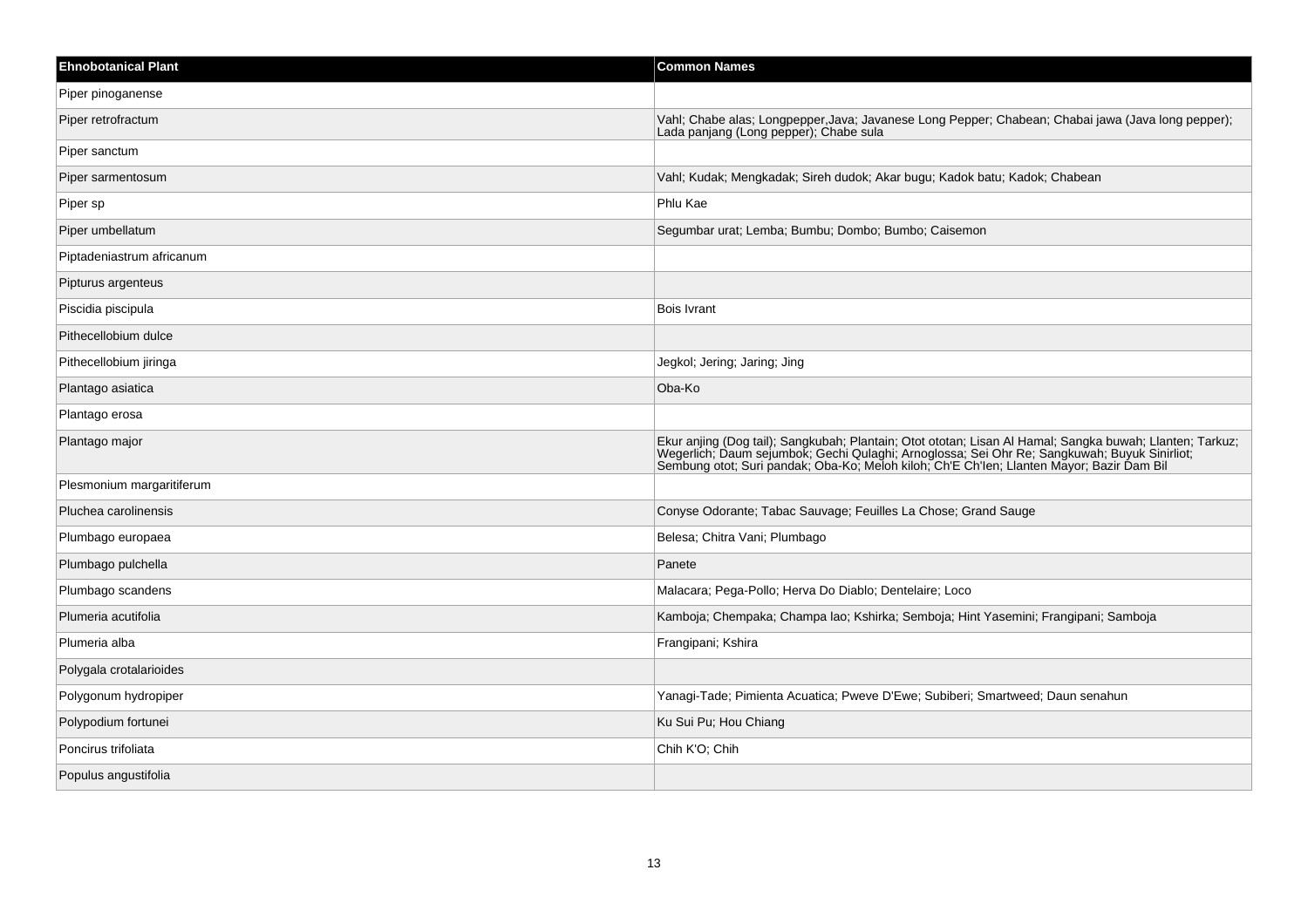| <b>Ehnobotanical Plant</b> | <b>Common Names</b>                                                                                                                                                                                                                                          |
|----------------------------|--------------------------------------------------------------------------------------------------------------------------------------------------------------------------------------------------------------------------------------------------------------|
| Porophyllum gracile        |                                                                                                                                                                                                                                                              |
| Portulaca oleracea         | Perpine; Purslane; Semizotu; Parpinah; Ma Ch'lh Hsien; Berbin; Gelang pasir; Porcelana; Suberi-Hiyu;<br>Coupier; Coupe-Pied; Pourpier Commun; Verdolaga; Ancharupa; Beldroega; Krokot; Pourpier                                                              |
| Potentilla fulgens         |                                                                                                                                                                                                                                                              |
| Pothomorphe peltata        | Feuilles A Coeur; Collet A Dame; Fait Collet; Broquelejo; Yagrumo                                                                                                                                                                                            |
| Pothomorphe umbellata      | Broquelejo; Feuilles A Coeur; Yagrumo; Feuilles De Coeur                                                                                                                                                                                                     |
| Pouzolzia zeylanica        | Rubai; Ubai-ubai; Kermah; Deresan; Kukon-kukon                                                                                                                                                                                                               |
| Premna herbacea            |                                                                                                                                                                                                                                                              |
| Premna taitensis           |                                                                                                                                                                                                                                                              |
| Prochnyanthes mexicana     |                                                                                                                                                                                                                                                              |
| Prunus domestica           | Plum; Ameixeira; Susino; Chia Ch'Ing Tzu; Garden Plum; Prunier; Li                                                                                                                                                                                           |
| Prunus japonica            | Ch'Ang Ti: Ch'Iao Mei: Niwa-Ume: Yu Li: T'Ang Ti                                                                                                                                                                                                             |
| Prunus tomentosa           | Li T'Ao; Mei T'Ao; Chu T'Ao; Shan Ying T'Ao; Yusura-Ume                                                                                                                                                                                                      |
| Psidium guajava            | Perala; Goavier; Djambu; Petokal; Djamboe; Tokal; Jambu burong (Bird Eugenia); Jambu portugal<br>(Portuguese Eug; Goyavier; Jambu pelawas; Jambu padang (Openfield Eugeni; Bayawas; Guayaba;<br>Jambu biji (Seedy Eugenia); Gouyave; Dipajaya; Guava; Goyave |
| Pterocarpus marsupium      | Khune; Kino Indien; Vengai Padauk; Indian Kino                                                                                                                                                                                                               |
| Pterospora andromedea      |                                                                                                                                                                                                                                                              |
| Ranunculus hietus          |                                                                                                                                                                                                                                                              |
| Ranunculus zuccarinii      |                                                                                                                                                                                                                                                              |
| Ricinus communis           | Eranda; Ricino; Tartago; Castorbean; Gana Garchak; Higuerilla; Khirwe; Huile Ricin; Pei Ma; To-Goma; Pi<br>Ma; Castor Bean; Sittamoonaka; Bean, Castor; Jarak; Hintyagi Agaci; Palma Christi; Castor                                                         |
| Ruellia repens             | Deras malam); Deras malam; Seranam; Akar keremak (Poultice plant); Rumput halyor                                                                                                                                                                             |
| Rumex sp                   | Chun She; Dock                                                                                                                                                                                                                                               |
| Rumex violascens           |                                                                                                                                                                                                                                                              |
| Ruta graveolens            | Sadal; Rue; Bahce Sedefotu; Henruda; Aruda; Ruda; Ruta; Ubat atal; Yun Hsiang Ts'Ao; Godong mungu;<br><b>Rue Fetide</b>                                                                                                                                      |
| Salmea eupatoria           |                                                                                                                                                                                                                                                              |
| Salmea scandens            |                                                                                                                                                                                                                                                              |
| Salvia occidentalis        | Petit Baume Marron; Petit Baume                                                                                                                                                                                                                              |
| Sambucus canadensis        | Amerikan Murveri; American Elder; Elder; Elderberry                                                                                                                                                                                                          |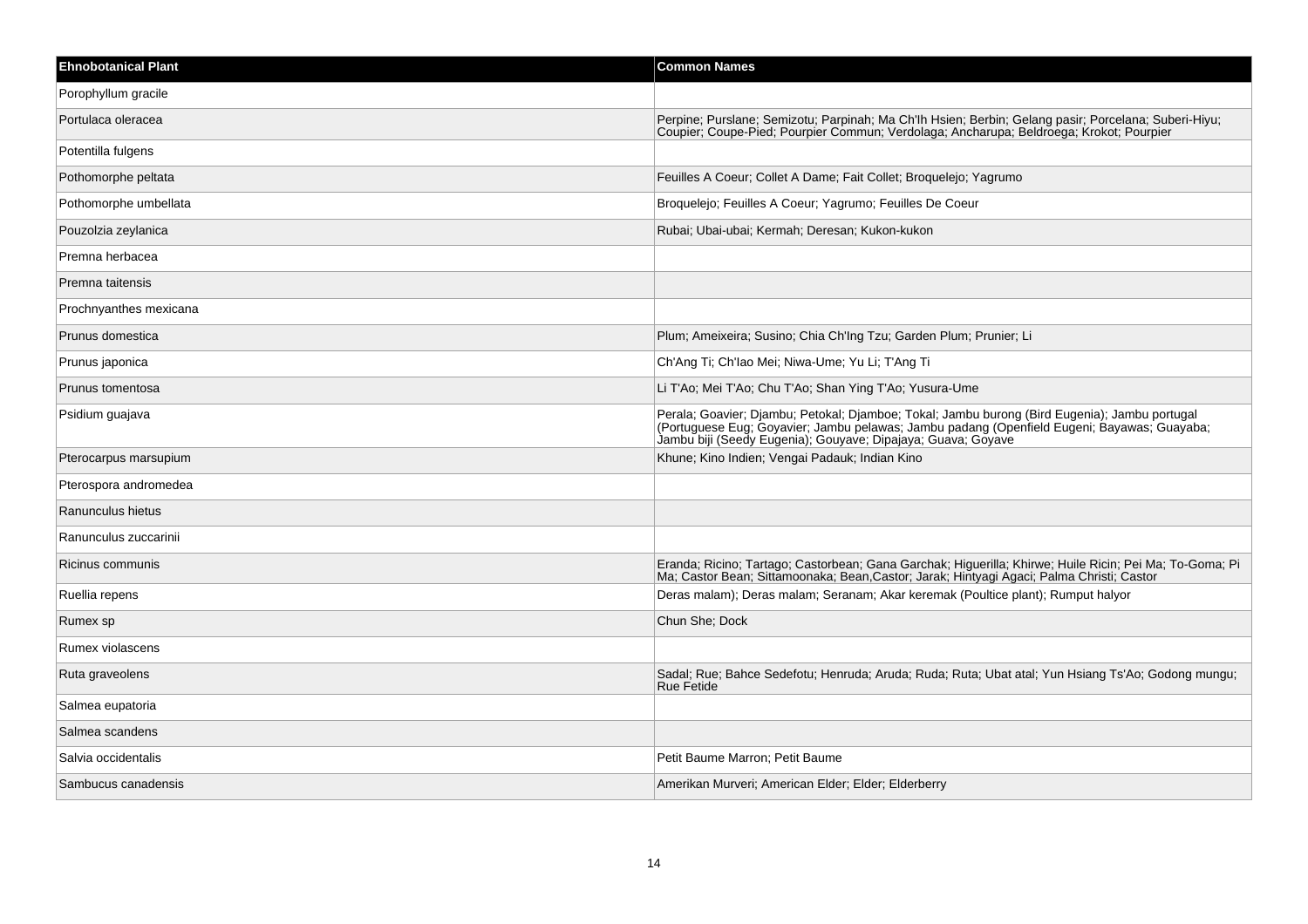| <b>Ehnobotanical Plant</b> | <b>Common Names</b>                                                                                                                                                                                                                                                                             |
|----------------------------|-------------------------------------------------------------------------------------------------------------------------------------------------------------------------------------------------------------------------------------------------------------------------------------------------|
| Sassafras albidum          | Sasafras: Sassafras                                                                                                                                                                                                                                                                             |
| Saussurea auriculata       | Costus; Kuang Mu Hsiang                                                                                                                                                                                                                                                                         |
| Schefflera elliptica       |                                                                                                                                                                                                                                                                                                 |
| Scleranthus annuus         | Yesilyumak                                                                                                                                                                                                                                                                                      |
| Scoparia dulcis            | Bunyiga; Mastuerzo; Balai Doux; Pokok delis; Cha padang (Opening tea); Cancharagua; Teh makao<br>(Macao tea); Pokok kelambu (Gray plant); Ginje menir; Ginje jepun                                                                                                                              |
| Scopolia japonica          | Hasiri-Dokoro; Japanese Belladonna; Lang Tang                                                                                                                                                                                                                                                   |
| Secamone sp                |                                                                                                                                                                                                                                                                                                 |
| Semecarpus anacardium      | Baladur; Bael; Marking Nut; Bhallataka; Bhela; Baglader; Nuez De Marcar; Mel Anacardi; Arushkara;<br>Beladur; Biladur; Malabar Bean                                                                                                                                                             |
| Sempervivum tectorum       | Haus Wachs; Hen-And-Chickens; Hauswurz; Siempreviva Mayor; Kayakorugu; Herba De Foc; Roof<br>Houseleek; Djibaube; Cuvakaca; Houseleek                                                                                                                                                           |
| Serjania mexicana          | Barbasco; Quirote Culebra; Quahmecatl                                                                                                                                                                                                                                                           |
| Sida rhombifolia           | Broomjue Sida; Sendaguri; Atibala; Bunga padang; Senanguri; Sidaguri; Otok-otak; Seleguri; Padang<br>belulang; Tsindahoro; Šenduri; Lemak ketam (CRab's fat); Getanguri; Cheleguri; Sidoguir; Seleguri padang;<br>Sedeguri; Chinaguri                                                           |
| Sium thunbergii            | Tandpijnwortel                                                                                                                                                                                                                                                                                  |
| Smilax sp                  | Sarsaparilla; Khao Yen; Saparna                                                                                                                                                                                                                                                                 |
| Solanum aculeatissimum     | Terong belanda (Dutch eggplant; Terong tenang; Terong puyoh (Quail eggplant); Terong perak (Rancid<br>eggplant)                                                                                                                                                                                 |
| Solanum blumei             | Terong chator                                                                                                                                                                                                                                                                                   |
| Solanum ferox              | Terong asam (Sour-relish eggpl                                                                                                                                                                                                                                                                  |
| Solanum incanum            |                                                                                                                                                                                                                                                                                                 |
| Solanum indicum            | Terong pipit puteh (Wht. sparr; Vrihati; Terong pipit hijau (Grn sparro                                                                                                                                                                                                                         |
| Solanum melongena          | K'Un Lun Kua; Enchong; Berenjena; Strychnos Kepaios; Baingan; Eggplant; Belinjele; Terong ungu (Purple<br> eggplant); Nasubi; Berengene; Nasu; Terong manis (Sweet eggplant); Ch'leh Ken; Melongene; Terong<br>hijau (Green eggplant); Beregene; Berengine; Berengena; Ch'leh; Aubergine; Lo Su |
| Solanum panduraeforme      |                                                                                                                                                                                                                                                                                                 |
| Solanum surattense         |                                                                                                                                                                                                                                                                                                 |
| Solanum swartzianum        |                                                                                                                                                                                                                                                                                                 |
| Solanum tomentosum         |                                                                                                                                                                                                                                                                                                 |
| Solanum torvum             | Terong pipit puteh (Wht sparro; Tabacon; Soushumber; Poka; Z'Amorette; Berenjena Cimarrona                                                                                                                                                                                                      |
| Sphaeranthus africanus     | Gelang liat lembu (Tough ox                                                                                                                                                                                                                                                                     |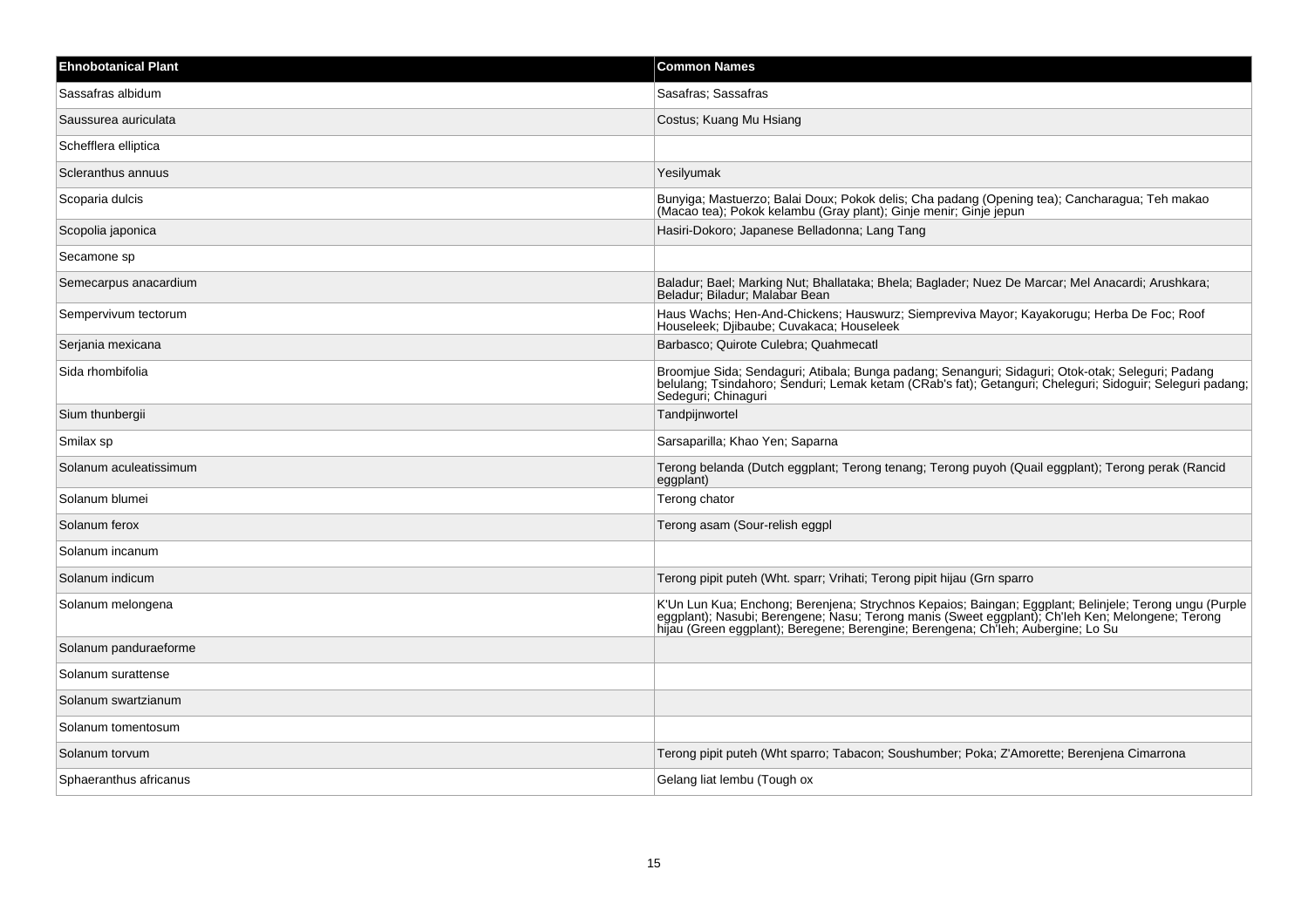| <b>Ehnobotanical Plant</b> | <b>Common Names</b>                                                                                                                             |
|----------------------------|-------------------------------------------------------------------------------------------------------------------------------------------------|
| Spilanthes acmella         | Para Cress; Pokok getang; Gletang; Kibana-Oranda-Senniti; Legetan; Sarunen; Gatang                                                              |
| Spilanthes calva           |                                                                                                                                                 |
| Spilanthes ocymifolia      |                                                                                                                                                 |
| Spilanthes oleracea        | Ukra; Para Cress; Mastruco; Cresson De Para                                                                                                     |
| Spilanthes paniculata      |                                                                                                                                                 |
| Spilanthes uliginosa       | Creosote Pays; Herbe Mal Aux Dents                                                                                                              |
| Spondias dulcis            | Jen Mien Tzu                                                                                                                                    |
| Stemodia parviflora        |                                                                                                                                                 |
| Stenoloma chusanum         |                                                                                                                                                 |
| Stephania hernandifolia    | Patha                                                                                                                                           |
| Streblus taxoides          | Sepuchat; Pokok temang                                                                                                                          |
| Symplocarpus foetidus      | Draconte Fetide; Drakenkruid; Zehrwurz; Skunk Cabbage; Dragonzio; Skunkcabbage                                                                  |
| Syzygium aromaticum        | Girofle; Ting Tzu Hsiang; Chi She Hsiang; Ting Hsiang; Cloves; Clove; Karanfil; Mu Ting Hsiang                                                  |
| Taxodium mucronatum        | Ahuehuete                                                                                                                                       |
| Terminalia glaucescens     |                                                                                                                                                 |
| Thermopsis fabacea         | Huang Hua                                                                                                                                       |
| Thymus serpyllum           | Serpol; Yabani Kekik; Thyme, Wild; Creeping Thyme                                                                                               |
| Tibouchina longifolia      |                                                                                                                                                 |
| Trema orientalis           | Narong paya; Mendarung; Anggrung                                                                                                                |
| Tribulus cistoides         | Caprier; Abrojo; Fleurs Cape                                                                                                                    |
| Turnera ulmifolia          | Thym Marron; Zombi Nan Bois; Thym Des Savanes; Lalo; Marilope Du Thym; Marilopez; Thym A Feuilles<br>D'Orme; Du Thym; Z'Ombi Nan Bois; Marilope |
| Vallaris solanacea         |                                                                                                                                                 |
| Veratrum viride            | Hellebore, Green; False Hellebore; Hellebore, American; Indian Poke; White Hellebore; American Hellebore;<br>Yesil Copleme                      |
| Verbesina alata            | Saliveterinaryte; Clavelillo                                                                                                                    |
| Verbesina pinnatifida      |                                                                                                                                                 |
| Withania coagulans         | <b>Indian Rennet</b>                                                                                                                            |
| Wrightia tinctoria         |                                                                                                                                                 |